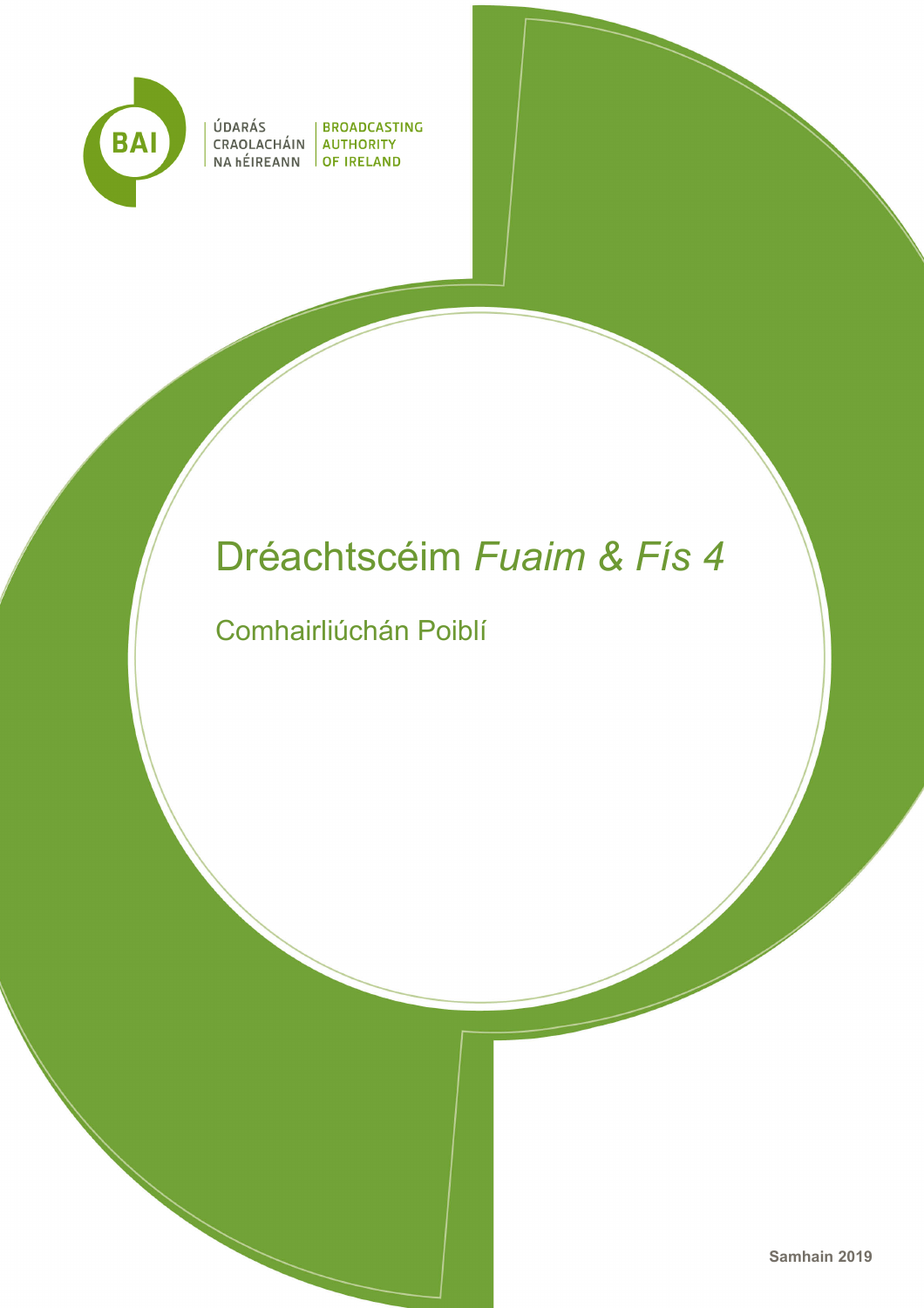# Clár Ábhar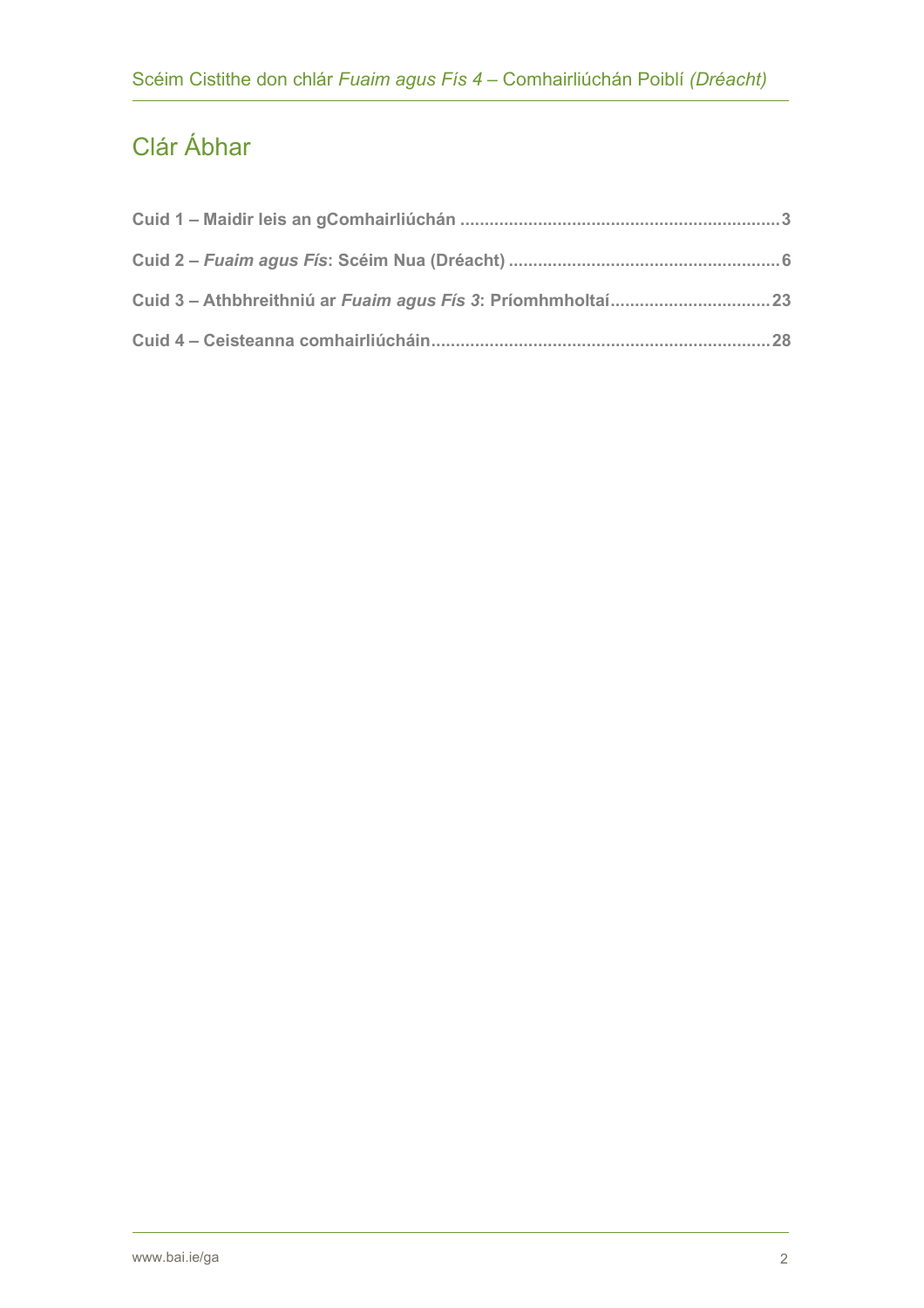# <span id="page-2-0"></span>**Cuid 1: Maidir leis an gComhairliúchán**

### Réamhrá

Fáilte chuig an gcomhairliúchán ar dhréachtcháipéis de chuid Údarás Chraolacháin na hÉireann don Scéim Cistithe Craolacháin, *Fuaim agus Fís 4.* Sa cháipéis seo, leagtar amach an scéim cistithe nua do chláir atáthar á moladh agus a thógfaidh áit na scéime reatha, *Fuaim agus Fís 3*, don tréimhse 2020 – 2024.

Tá an BAI anois ag cur fáilte roimh thuairimí maidir leis an ábhar molta don dréachtcháipéis *Fuaim agus Fís 4* mar chuid de phróiseas comhairliúchán poiblí. Beidh aird ag an Údarás ar na hachainí a fhaightear mar fhreagra ar an gcomhairliúchán poiblí seo ina gcuid cinntí agus an leagan críochnúil á dhearadh aige.

### Céard iad na Scéimeanna Cistithe Craolacháin?

Tá dhá scéim á feidhmiú ag Údarás Chraolacháin na hÉireann ("BAI") faoi láthair chun airgead a bhaineann leis an gCiste Craoltóireachta a dháileadh amach; scéim do chláir; *Fuaim agus Fís 3;*  agus scéim cartlainne, *Scéime Cartlainne 2*. Úsáidtear 7% den airgead glan a fhaightear ón táille cheadúnais teilifíse chun an dá scéim a mhaoiniú agus ní mór toiliú an Aire Cumarsáide, Gníomhaithe ar son na hAeráide agus Comhshaoil ("an tAire") a fháil ina leith.

### Céard é Fís agus Fuaim?

Is scéimeanna tacaíochta iad na scéimeanna *Fuaim agus Fís*. Bunaíodh iad d'fhonn maoiniú a sholáthar agus tacú le cláracha ar ardchaighdeán a bhaineann le cultúr, oidhreacht agus saol na hÉireann. Tacaítear freisin le cláracha chun litearthacht daoine fásta agus an litearthacht mheáin, an fheasacht phoiblí agus tuiscint ar fhadhbanna domhanda a bhfuil tionchar acu ar an Stát, a fheabhsú.

Tá an scéim reatha, *Fuaim agus Fís 3*, i bhfeidhm ó 2015 agus le linn na tréimhse sin críochnaíodh 10 mbabhta maoinithe a thug maoiniú do 1,200 tionscadal, ar fiú €54.8m iad. Chuidigh an scéim le maoiniú a sholáthar d'fhonn 2,664 uair an chloig de chláir Éireannacha a chraoladh ar an teilifís agus ar an raidió, cláir a thaitin go mór leis an lucht féachana agus éisteachta Éireannach. Anuas air sin, tá maoiniú ar fiú €207,505 é údaraithe do 10 dtionscadal eile de réir forálacha coimhdeacha na Scéime.

### Cén fáth a bhfuil an BAI i mbun comhairliúcháin anois maidir le *Fuaim agus Fís 4*?

Chríochnaigh an BAI Athbhreithniú Reachtúil ar *Fuaim agus Fís 3* i mí Meitheamh 2019. Cuireadh tús leis an athbhreithniú in Nollaig 2018 agus ceapadh an comhlacht taighde *Mediatique* chun:

- 1. Measúnú a dhéanamh ar **fheidhmíocht, éifeachtúlacht** agus **tionchar** *Fuaim agus Fís 3* i bhfianaise a cuid spriocanna, idir inmheánach agus seachtrach;
- 2. Feabhsúcháin molta a aithint i gcomhthéacs na Scéime reatha;
- 3. Moltaí a sholáthar d'aon scéim nua a d'fhéadfadh áit *Fuaim agus Fís 3* a thógail; agus
- 4. A chur in iúl cén chaoi a bhféadfaí an scéim a athrú agus a fheabhsú as seo go ceann 5 nó 10 bliana chun a chinntiú go bhfanann sí ábhartha agus freagrúil d'earnáil na meán, earnáil a bhíonn ag síorathrú.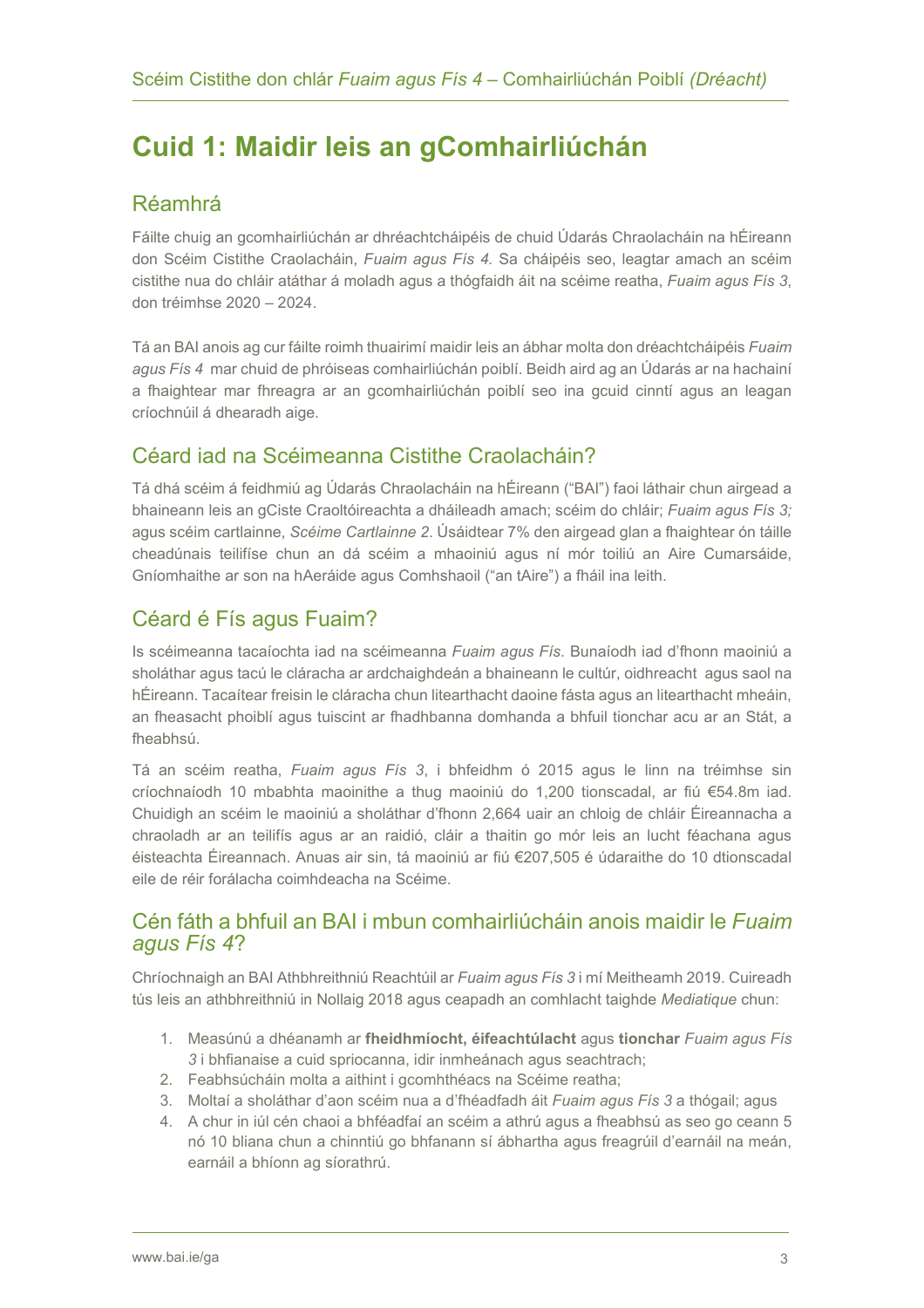Thug *Mediatique* faoin athbhreithniú le linn an chéad leath de 2019 agus d'fhoilsigh tuarascáil a phléann éifeachtúlacht, tionchar, feidhmiú agus inmharthanacht na scéime cistithe do chláir. Déantar sraith moltaí sa tuairisc seo i bhfianaise an athbhreithnithe sin.

Phléigh an tÚdarás an t-athbhreithniú, an tuarascáil a foilsíodh air agus aon cheisteanna ábhartha. Thug sé na nithe seo go léir i gcuntas agus an phlécháipéis seo ar an scéim nua, *Fuaim agus Fís 4*, á foilsiú aige.

Tá achoimre ar ar chíor an tÚdarás, chomh maith le tuarascáil *Mediatique* ar fáil ar [www.bai/ie/ga/nuacht-eolas/fiolseachain](http://www.bai/ie/ga/nuacht-eolas/fiolseachain) nó [www.bai.ie/ga/comhairliuchain](http://www.bai.ie/ga/comhairliuchain)

Tá an BAI ag lorg tuaraimí ó aon ghrúpa suime maidir le forálacha *Fuaim agus Fís 4* sula bhfoilseofar an leagan críochnúil di. Iarrtar ar an bpobal agus ar ghrúpaí suime an phlécháipéis a léamh agus na ceisteanna a leagtar síos i gCuid 4 a mheas.

### Céard iad na príomhábhair sa chomhairliúchán seo?

Tháinig líon áirithe torthaí agus moltaí chun solais le linn an phróisis comhairliúcháin. Rinne an BAI iarracht freagra a thabhairt ar na hábhair seo in *Fuaim agus Fís 4*. Dá réir sin, moltar nár cheart aon leasú a dhéanamh ar an reachtaíocht phríomha. Bunaithe ar an méid sin, is beag líon na n-athraithe atáthar á moladh do dhoiciméad polasaí na Scéime. Pléann formhór na moltaí leathadh amach aon scéim nua. Foilseoidh an BAI an cháipéisíocht tacaíochta d'aon Scéim nua níos deireanaí i mbliana agus rachaidh sé i gcomhairle leis na páirtithe leasmhara ag an am sin.

**Baineann an comhairliúchán seo le doiciméad polasaí na Scéime amháin.** Mar sin de, iarrtar aiseolas ar na hábhair seo a leanas faoi láthair:

- 1) Cur i bhfeidhm an phrionsabail '*Digiteach chun tosaigh'*
- 2) Athstruchtúrú ar na forálacha coimhdeacha
- 3) Beartais tacaíochta maoinithe d'fhonn an chraoltóireacht phobail agus áitiúil a fhorbairt
- 4) Corás pointe a chruthú chun measúnú a dhéanamh ar iarratais ar bhealach cothrom
- 5) Tuaraimí ginearálta ar an dréachtcháipéis polasaí don Scéim

Forbróidh an BAI pleananna agus treoracha chun tacú le *Fuaim agus Fís 4* a chur i bhfeidhm le linn na dtrí mhí deiridh de 2019 agus na dtrí mhí tosaigh de 2020. Rachaidh an BAI i gcomhairle leis na páirtithe leasmhara ag an am seo agus pleanálfar cruinnithe rialta freisin.

Pléitear go beacht na moltaí a d'eascair as an bpróiseas comhairliúcháin seo, mar aon le cur chuige ginearálta an BAI i gCuid a 3[1](#page-3-0). Ba cheart d'fhreagróirí a chinntiú go bhfuil an chuid seo léite acu mar go leagann sé síos na hábhair reatha atá le plé faoi láthair. Tá fáil ar na ceisteanna comhairliúcháin i gCuid 4[2.](#page-3-1)

Is féidir teacht ar shonraí maidir leis an gcaoi ar cheart achainí a sheoladh isteach anseo thíos agus ar shuíomh gréasáin an BAI ag [www.bai.ie/ga/comhairliuchain.](http://www.bai.ie/ga/comhairliuchain)

<span id="page-3-0"></span> $1$  Leathanaigh 23 - 27.

<span id="page-3-1"></span> $2$  Leathanaigh 28 - 29.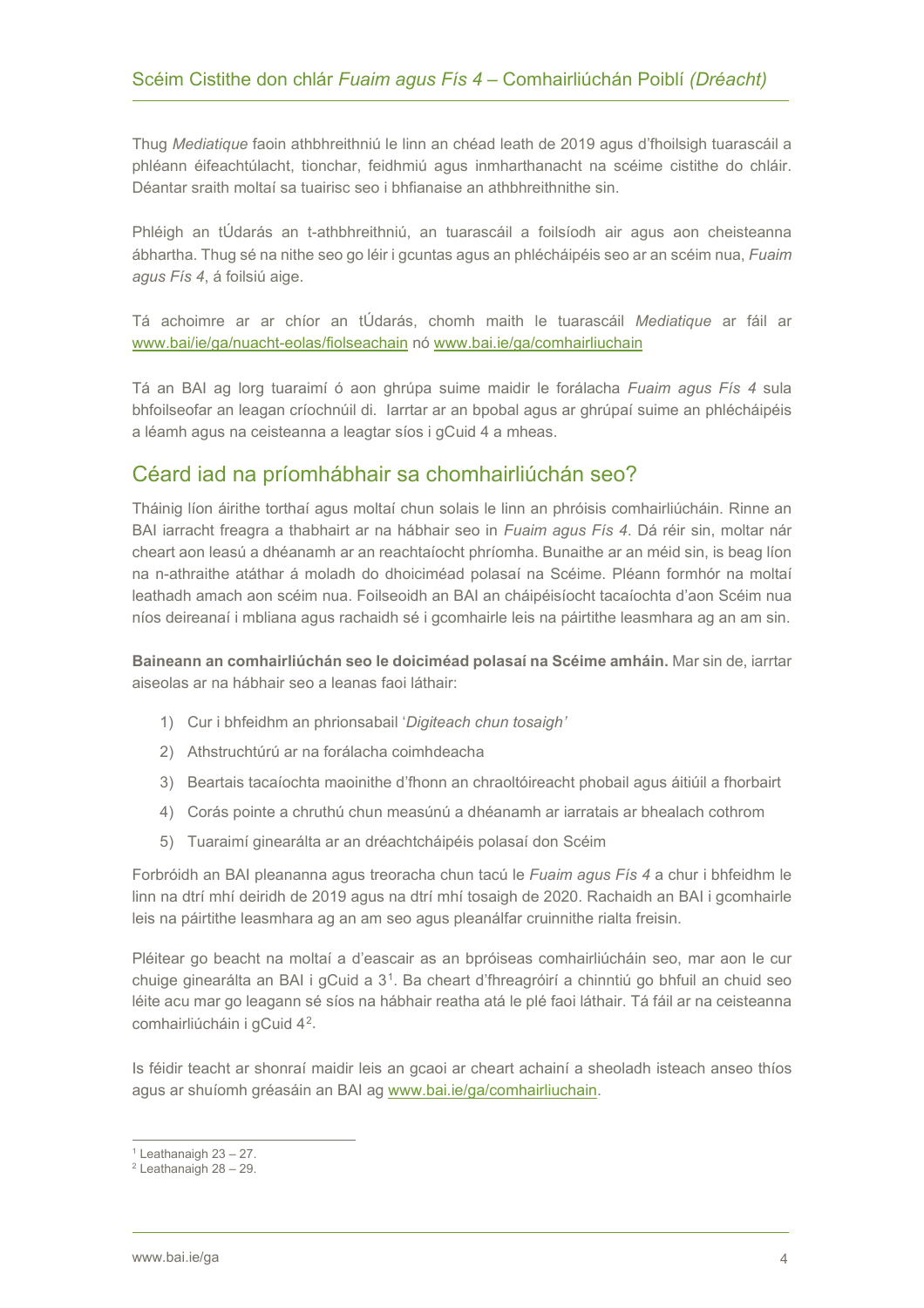### Struchtúr na plécháipéise

Bristear síos an phlécháipéis ina trí chuid, mar seo a leanas:

Cuid 2: Léirítear anseo dréachtscéim *Fuaim agus Fís 4*. Cuireadh línte faoi hathraithe suntasacha agus úsáideadh dúch trom dóibh freisin.

Cuid 3: Sonraítear anseo na príomhthorthaí a d'eascair as an athbhreithniú ar *Fuaim agus Fís 3*  a rinne *Mediatique*, an cur chuige a thógfaidh an BAI as seo amach agus na hábhair atá le plé le linn an chomhairliúcháin.

Cuid 4: Anseo a thiocfar ar na ceisteanna gur mian linn freagra a fháil faoi dtaobh dóibh.

### Cén chaoi achainí a sheoladh isteach

Fáiltíonn an BAI roimh d'achainí mar fhreagra ar an gcomhairliúchán roimh Dé Céadaoin, 13 Samhain 2019.

Féadfar achainí a sheoladh cúig [consultations@bai.ie](mailto:consultations@bai.ie) nó féadfar foirm ar-líne a líonadh isteach ag [www.bai.ie/ga/comhairliuchain.](http://www.bai.ie/ga/comhairliuchain) Féadfar achainí a sheoladh tríd an bpost chuig an seoladh seo:

Fuaim agus Fís 4 – Comhairliúchán, Údarás Craolacháin na hÉireann, 2 – 5 Plás Warrington, Baile Átha Cliath 2.

### Foilsiú Achainí

Foilseoidh an BAI na hachainí a fhaightear le linn an chomhairliúcháin seo ar [www.bai.ie/](https://www.bai.ie/ga/)ga i ndiaidh dó an leagan críochnúil de *Fuaim agus Fís 4* a chur amach. Leis seo, foilseofar d'ainm agus ábhar d'achainí. Beidh an méid seo ag brath ar shonraí a d'fhéadfadh glacadh leis gur shonraí pearsanta, rúnda iad nó gur fhaisnéis a tugadh faoi rún, chun na críche seo cloífear leis an Acht um Shaoráil Faisnéise 2014 agus leis na hAchtanna agus na Rialacháin maidir le Cosaint Sonraí.

### Saoráil Faisnéise

Geallann an BAI go ndéanfaidh sé a dhícheall aon fhaisnéis a roinn tú i d'achainí a choinneáil faoi rún, ag brath ar na ceanglais dlí atá air, mar shampla na ceanglais atá air faoin Acht um Shaoráil Faisnéise, 2014. Mura mian leat go nochtfar aon fhaisnéis a sholáthraíonn tú i d'achainí mar gheall ar chúinsí príobháideachais, ba cheart duit an fhaisnéis sin a shonrú go cruinn agus tú ag seoladh isteach d'achainí agus ba cheart duit na cúiseanna príobháideachais a bhaineann léi a lua freisin. Rachaidh an BAI i gcomhairle leat maidir leis an bhfaisnéis áirithe seo sula ndéanfar aon chinneadh i leith iarratais um Shaoráil faisnéise a fhaightear.

### Cosaint Sonraí

Cloífidh an BAI lena gcuid dualgas faoin Acht um Chosaint Sonraí, 2018, GDPR agus aon Acht nó Rialachán eile ábhartha.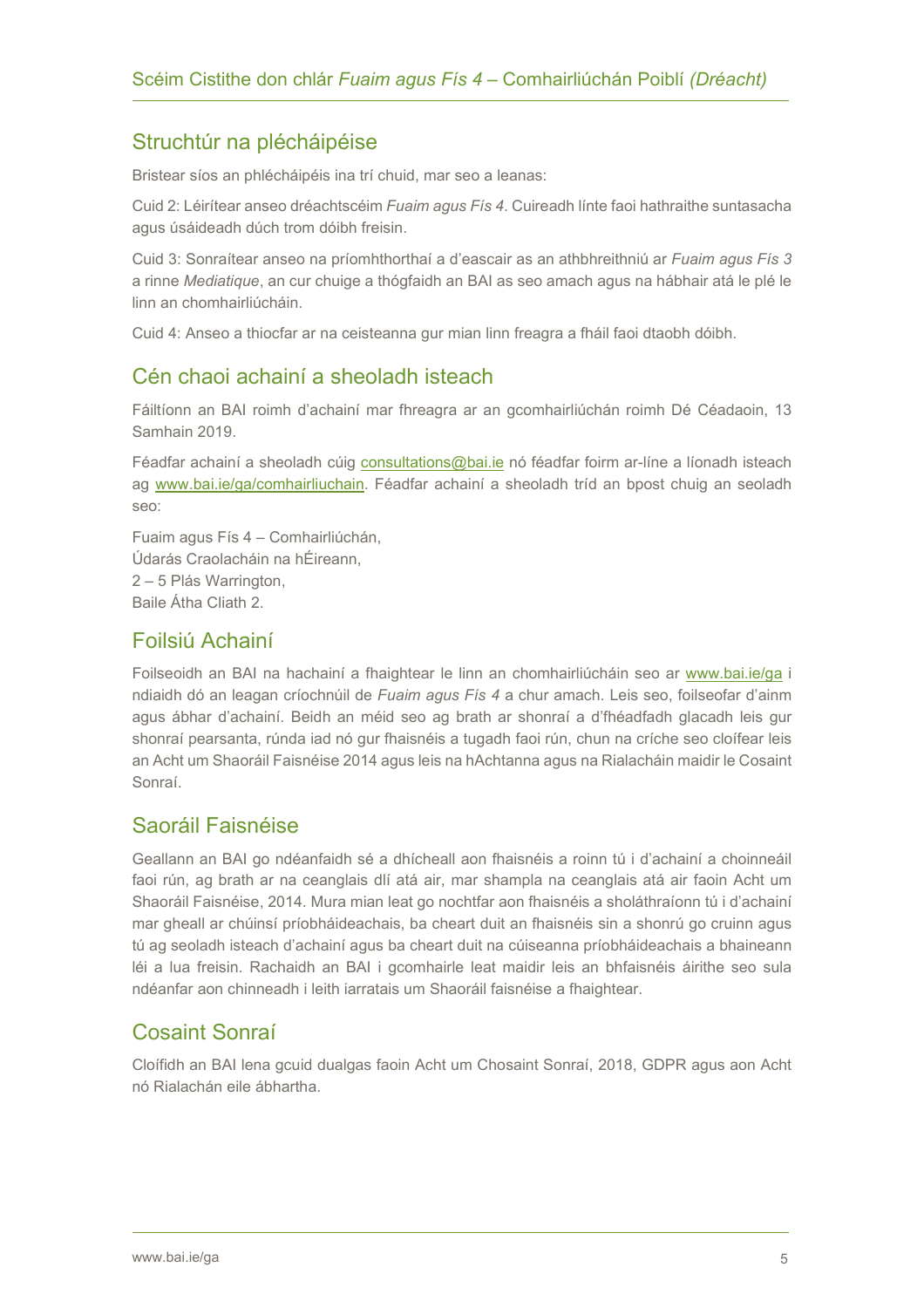# <span id="page-5-0"></span>**Cuid 2: Dréachtscéim Nua** *Fuaim agus Fís*

Ráiteas tosaigh an BAI:

B'iad na nithe seo a leanas an túsphointe d'fhorbairt *Fuaim agus Fís 4*: an reachtaíocht, an scéim reatha *Fuaim agus Fís 3* agus torthaí an phróisis athbhreithnithe reachtúla (i. an tuarascáil ó na comhairleoirí seachtracha agus an tuarascáil a rinne an tÚdarás ina dhiaidh).

Tá struchtúr *Fuaim agus Fís 4* an-chosúil le *Fuaim agus Fís 3* mar go mbunaíodh cuid mhaith de na forálacha laistigh dhi ar an reachtaíocht. Sonraíodh sa tuarascáil athbhreithnithe nach raibh aon ghá le hathruithe reachtúla ag an tráth seo. Seo a leanas na hathruithe suntasacha don scéim atáthar á moladh:

1. An Prionsabal '*Digiteach chun tosaigh'* (lch. 23): Tá an BAI ag déanamh a mhachnamh faoina gceadóidh sé d'iarratasóirí cláracha a fuair maoiniú ó *Fuaim agus Fís 4* a dháileadh ar an ngréasán, ina n-iomláine nó i gcodanna, sula gcraoltar ar an aer iad le linn príomh-ama.

Tá an BAI ag lorg tuaraimí ar '*Digiteach chun tosaigh'*, is é sin, an bhfuil sé cuí agus má tá, cén sórt cleachtais a d'fhéadfadh an BAI forbairt d'fhonn an prionsabal '*Digiteach chun tosaigh'* a chur i bhfeidhm ar bhealach éifeachtach?

2. Athstruchtúrú ar bheartais choimhdeacha (lch. 24): Molann an BAI úsáid níos mó a bhaint as beartais choimhdeacha ó dhearcadh straitéiseach. Mar chuid de seo, forbrófar a leithéid de bheartais chun a chinntiú go mbaintear amach spriocanna na scéime cistithe. Dá bhrí sin, faoin scéim nua, moltar go ndíreofar ar thograí a bhaineann leis an litearthacht mheáin, litearthacht dhaoine fásta agus ceisteanna domhanda. Bhí tearcionadaíocht ar na spriocanna seo faoi *Fuaim agus Fís 3*. Déanfaidh an tÚdarás iarrachtaí comhpháirtíochtaí a bhunadh le heagrais a bhfuil an dearcadh céanna acu maidir leis an dá sprioc seo.

Anuas air sin, molann an tÚdarás níos mó a dhéanamh d'fhonn tacú leis an gcraoltóireacht pobail agus áitiúil. Forbróidh an tÚdarás beartais choimhdeacha sonracha ina leith seo, ina measc maoiniú a chur ar leataobh do chraoltóirí pobail.

Tá an BAI ag lorg tuaraimí ar an gcur chuige nua seo i leith na mbeartas coimhdeacha agus d'fháilteodh sé roimh aon aiseolas ar na pointí seo a leanas:

- 2.1 An bhfuil moladh a leagfas béim ar na beartais seo, d'fhonn na spriocanna i leith a) an litearthacht do dhaoine fásta/mheáin agus b) ceisteanna domhanda a bhaint amach, cuí? Má tá, cé hiad na cleachtais a d'fhéadfadh an BAI glacadh leo d'fhonn na spriocanna seo a bhaint amach?
- 2.2 Ar cheart don BAI beartais choimhdeacha ar leith a fhorbairt d'fhonn a) tacú leis an gcraoltóireacht pobail agus b) leis an gcraoltóireacht áitiúil? Más cheart, cén chur chuige nó chur chuigí a bheadh inmholta do thograí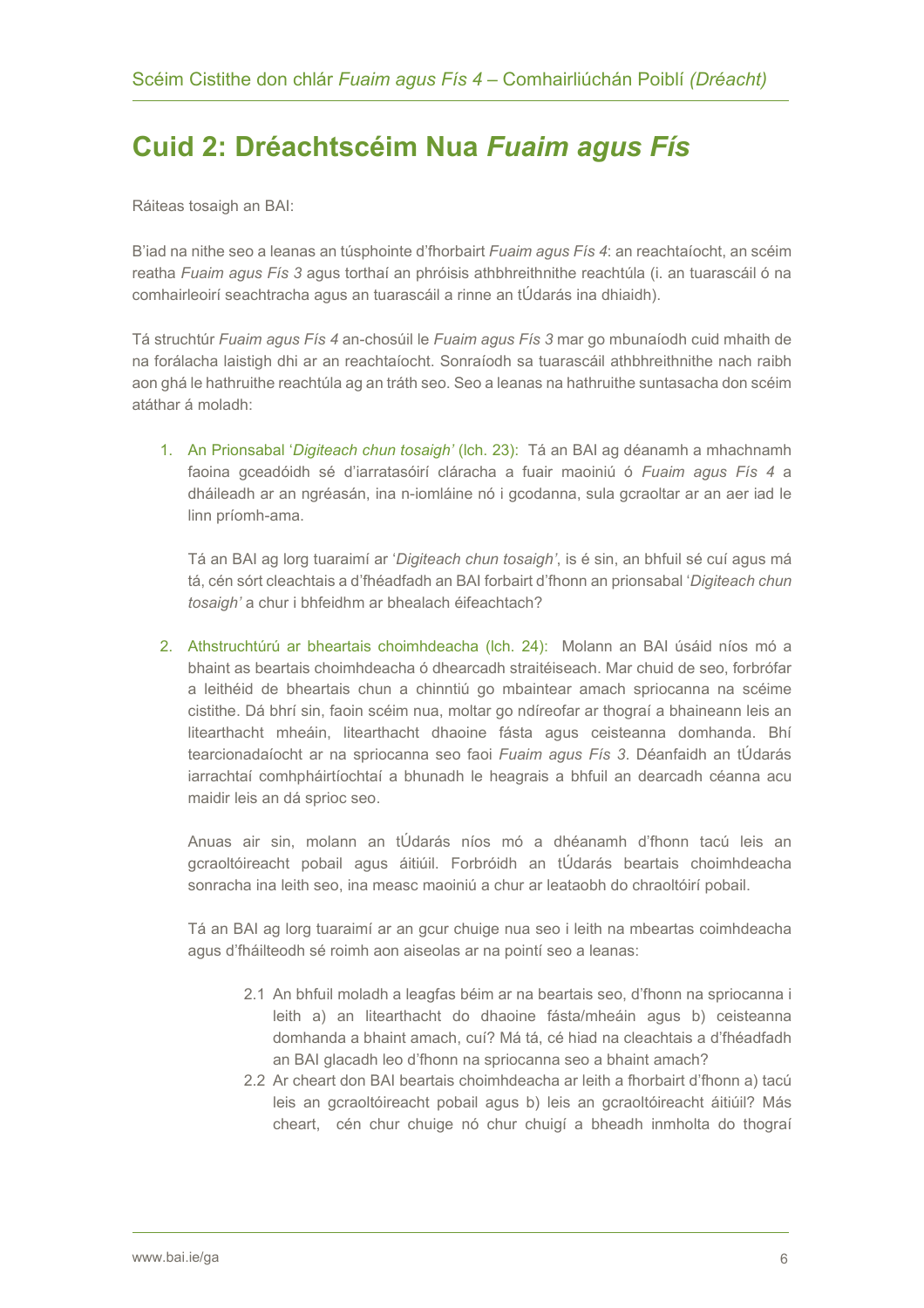maoinithe mar seo i do thuairim. Déan cur síos ar do réasúnaíocht, le do thoil.

3. Beartas tacaíochta don chraoltóireacht pobail agus áitiúil (lch. 24): Tá an BAI ag moladh tograí maoinithe a fhorbairt chun leanúint le tacú leis an gcraoltóireacht pobail agus áitiúil. Mar a leagtar amach faoi alt 2 thuas, moltar na tograí seo a fhorbairt i gcomhréir leis na beartais choimhdeacha.

Tá an BAI ag lorg tuairimí faoina bhfuil gá le cur chuigí nua i leith maoiniú agus forbairt na craoltóireachta pobail agus áitiúla anuas ar aon bheartas coimhdeach nua, nó nach bhfuil. Má tá, cén chur chuigí nua i leith maoinithe don chraoltóireacht pobail agus áitiúil atá ann dar leatsa. Déan cur síos ar do réasúnaíocht, le do thoil.

4. Córas pointe nua a chur i bhfeidhm (lch. 24): Molann an BAI córas pointe foirmeálta a thabhairt isteach do chéimeanna measúnaithe an phróisis iarratais. Bunófar an córas ar na critéir don scéim a leagtar síos i gcáipéis na scéime agus mar aon leis sin, ar na critéir a leagtar síos sna doiciméid treoracha a fhoilsíodh don bhabhta maoinithe.

Tá an BAI ag lorg tuairimí ar thabhairt isteach an chórais pointí seo, an bhfuil sé cuí agus an dtiocfaidh feabhas ar an aiseolas a thabharfaí d'iarratasóirí de bharr athrú mar seo?

5. Aiseolas ginearálta ar dhréachtcháipéis *Fuaim agus Fís 4*: Is mór ag an Údarás an ciste craoltóireachta atá dírithe ar chláracha ar ardchaighdeán a sholáthar, a thacaíonn le talann nua agus a léiríonn saol na hÉireann (sa bhaile agus thar lear) ar chuile bhealach. Cuireann an ciste seo le héagsúlacht agus caighdeán na gcláracha a chraoltar ar an aer in Éirinn. Dá bhrí sin, agus trí dhréachtú na scéime nua, ba mhian leis an Údarás tógáil ar rath na Scéime cistithe do chláracha.

Tá an BAI ag lorg tuairimí ginearálta maidir leis an gcáipéis *Fuaim agus Fís 4*. Ar cheart aon rud eile a chur le *Fuaim agus Fís 4,* dar leat? Más ceart, mínigh d'fhreagra, le do thoil.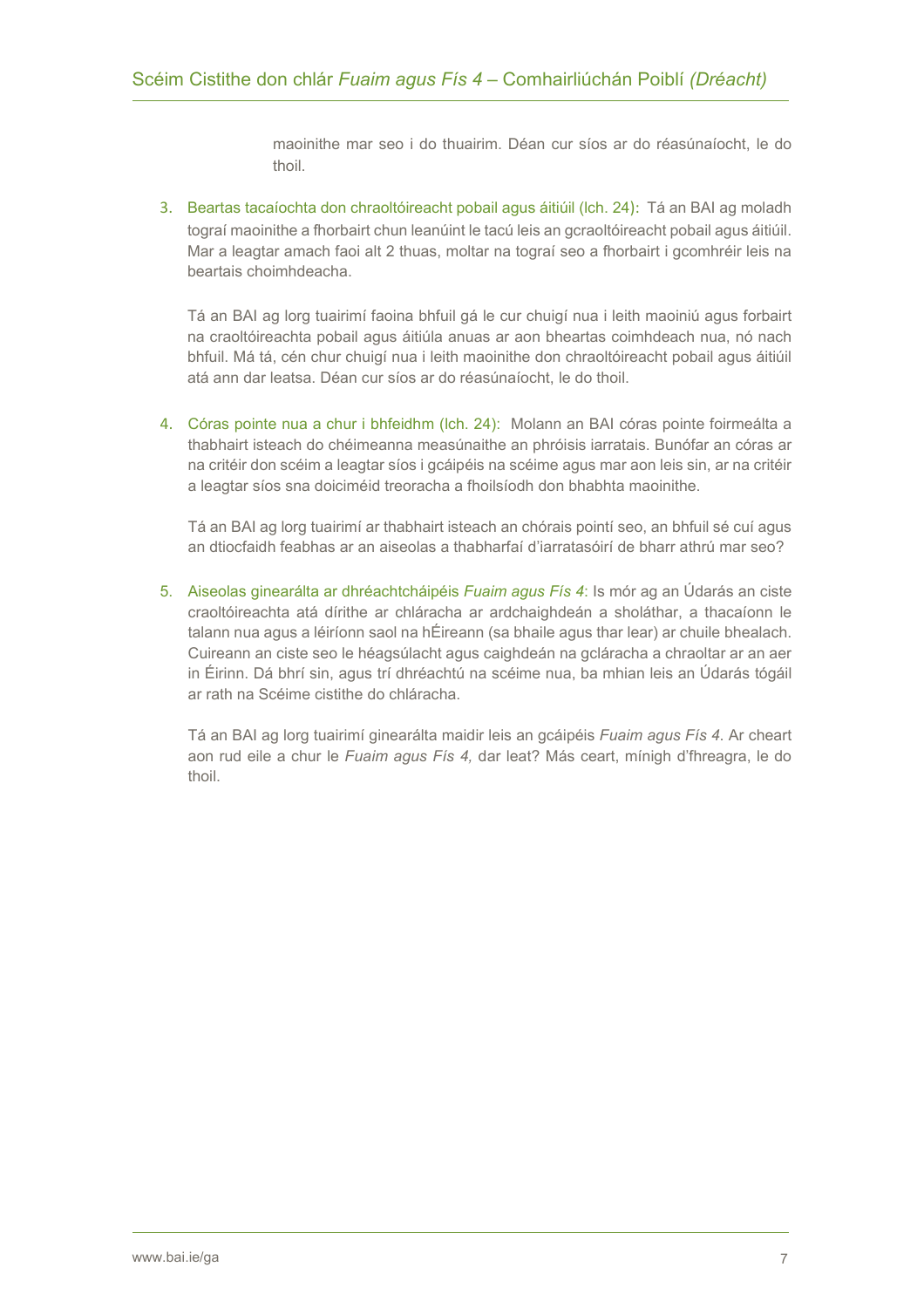| 1. |                                                                           |    |
|----|---------------------------------------------------------------------------|----|
| 2. |                                                                           |    |
| 3. |                                                                           |    |
|    |                                                                           |    |
|    |                                                                           |    |
|    |                                                                           |    |
| 4. |                                                                           |    |
|    |                                                                           |    |
|    |                                                                           |    |
|    |                                                                           |    |
|    |                                                                           |    |
|    |                                                                           |    |
|    |                                                                           |    |
|    |                                                                           |    |
| 5. |                                                                           |    |
|    |                                                                           |    |
|    |                                                                           |    |
|    | 5.3 Dualgais i dtaca le cúnamh Stáit do shaothair chlosamhairc san AE  17 |    |
|    |                                                                           |    |
|    |                                                                           |    |
|    |                                                                           |    |
|    |                                                                           |    |
| 6. | Iarratas, Measúnú agus Bronnadh an mhaoinithe                             | 19 |
|    |                                                                           |    |
|    |                                                                           |    |
|    |                                                                           |    |
| 7. |                                                                           |    |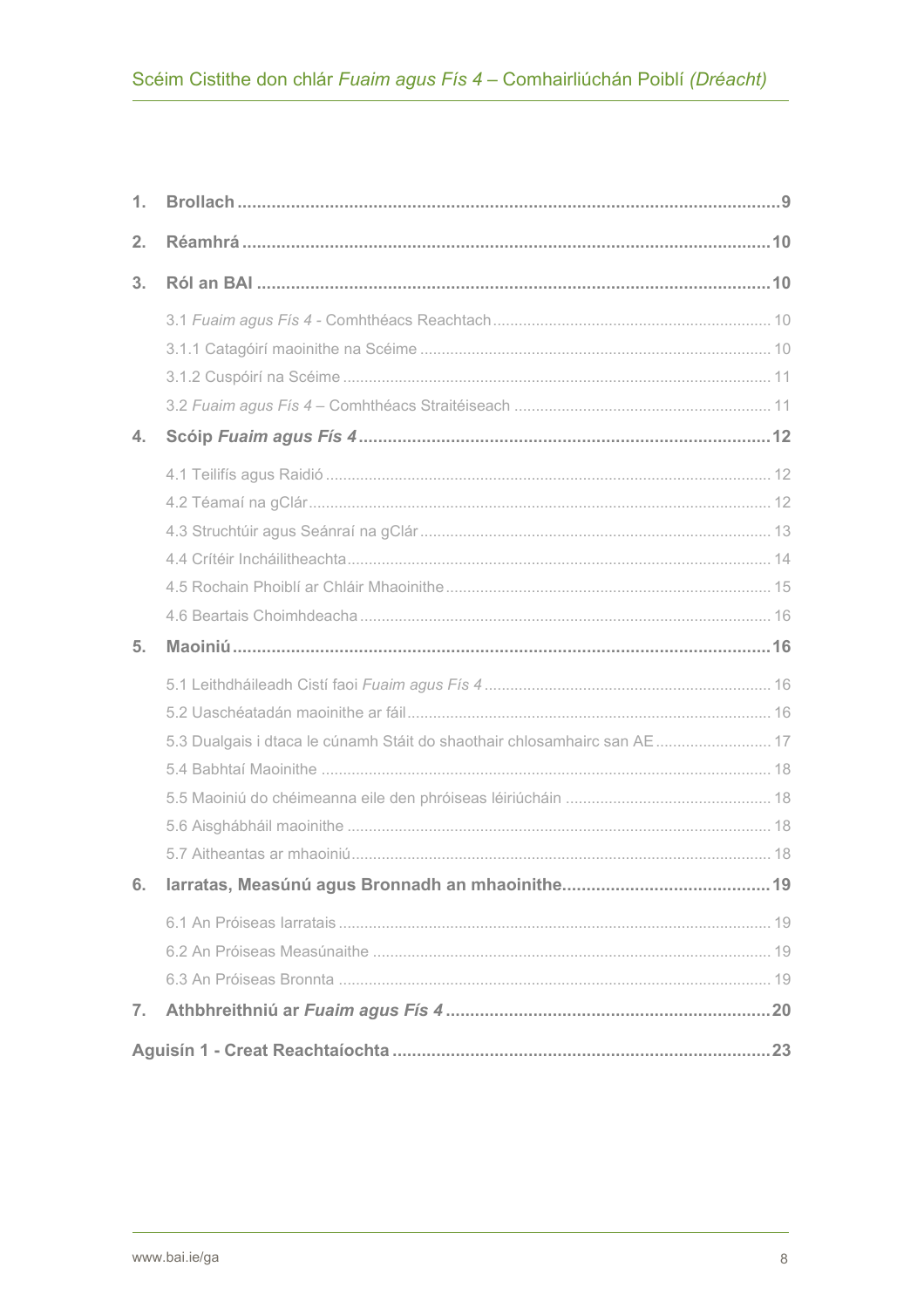### <span id="page-8-0"></span>**1. Brollach**

Sa chuid seo, déanfaidh cathaoirleach an BAI cur síos ar phríomhchuspóirí agus ar phríomhspriocanna an Údaráis i leith *Fuaim agus Fís 4*.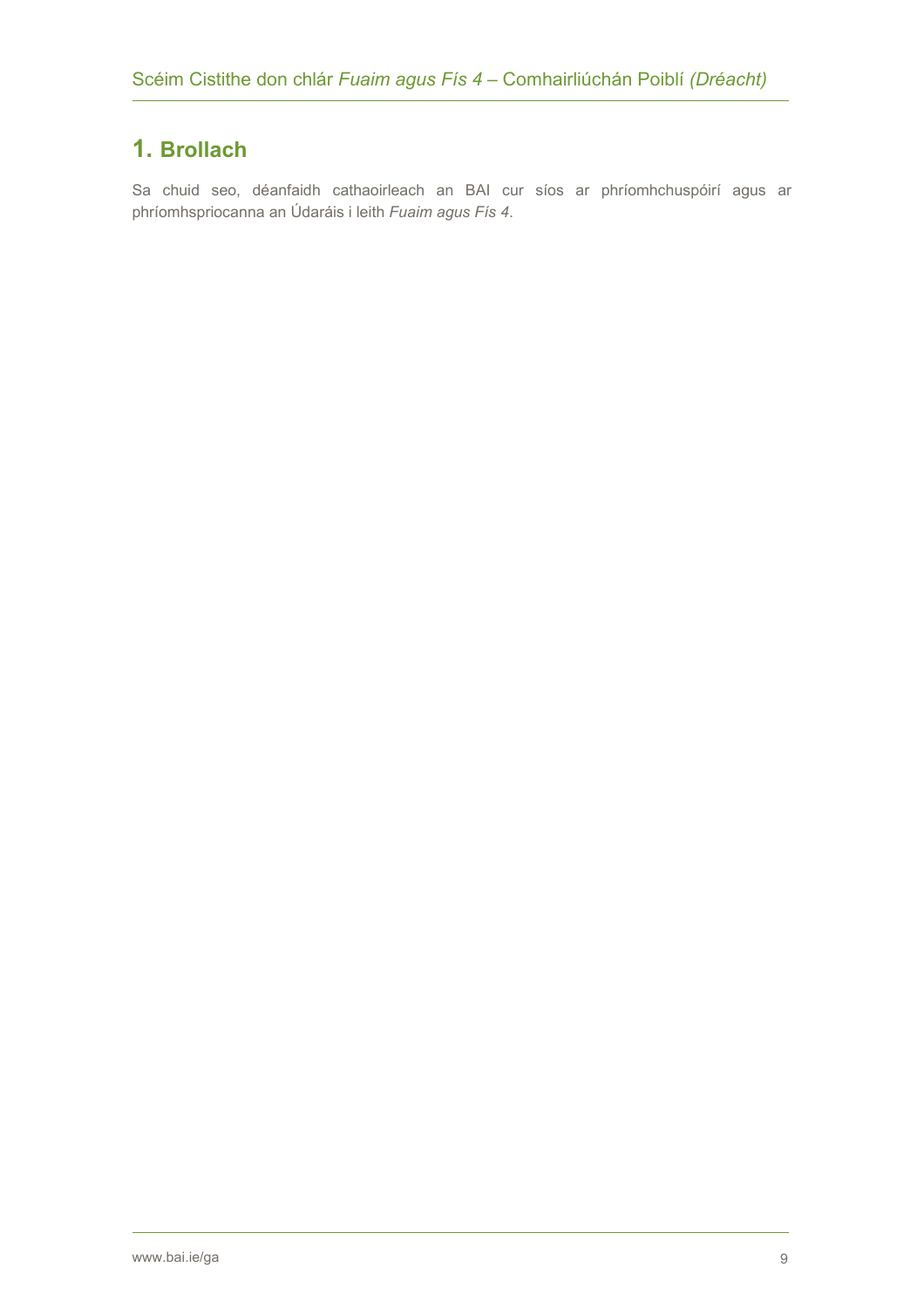### <span id="page-9-0"></span>**2. Réamhrá**

Is scéim tacaíochta do chláir í *Fuaim agus Fís 4.* Tá an scéim á feidhmiú ag an BAI agus tá sí á maoiniú ón táille ceadúnais teilifíse. Ceann de na cuspóirí atá ag an Scéim seo is ea tacú le cruthú cláir inrochtana a léiríonn cultúr, stair, teanga agus éagsúlacht na hÉireann; cláir a bhfuil cuspóir chultúrtha agus/nó phobail acu do lucht féachana Éireannach leathan. Seo é an ceathrú sprioc atá ag an Scéim<sup>3</sup>.

Sa cháipéis seo, leagtar síos príomhphointí na Scéime i dtéarmaí ról Údaráis Chraolacháin na hÉireann ("BAI"), na cuspóirí, a scóip, an maoiniú atá ar fáil agus na próisis oibríochta. Foilseoidh an BAI doiciméid tacaíochta d'iarratasóirí maidir leis na babhtaí maoinithe agus aon fhorbairtí eile ar bhonn rialta le linn shaolré na Scéime.

### <span id="page-9-1"></span>**3. Ról an BAI**

Déantar foráil i gCuid 10 den Acht Craolacháin, 2009 ("an tAcht") chun 7% de na glanfháltais táille cheadúnas teilifíse a íoc amach ("an Ciste Craolacháin") trí Scéim maoinithe, nó trí scéimeanna arna bhforbairt agus arna mbainistiú ag Údarás Craolacháin na hÉireann ("an BAI") agus arna bhfaomhadh ag an Aire Cumarsáide, Fuinnimh agus Acmhainní Nádúrtha ("an tAire"). Cuimsíonn an Ciste riarachán aon scéim, nó scéimeanna, mar aon le deontais maoinithe. Sa chás nach n-íocann an BAI an leithdháileadh iomlán maoinithe in aon bhliain amháin, féadtar an t-airgead sin a thabhairt anonn lena íoc amach sa bhliain ina dhiaidh sin.

#### <span id="page-9-3"></span><span id="page-9-2"></span>**3.1** *Fuaim agus Fís 4 -* **Comhthéacs Reachtach**

#### **3.1.1 Catagóirí maoinithe na Scéime**

Foráiltear in Alt 154(1) den Acht[4](#page-9-5) go réiteoidh agus go gcuirfidh an BAI scéim nó scéimeanna faoi bhráid an Aire chun cistí a dheonú chun tacú le gach clársceidealú nó le haon cheann den chlársceidealú a leanas:

**a)** Cláir nua theilifíse nó chraolachán fuaime, lena n-áirítear príomhscannáin, beochan agus dráma ar chultúr, oidhreacht agus eispéireas na hÉireann, lena n-áirítear-

> (i) Stair (lena n-áirítear stair a bhaineann le ceantair, grúpaí nó gnéithe d'eispéireas, gníomhaíocht nó tionchar ar leith);

- (ii) Foirgnimh stairiúla;
- (iii) An comhshaol nádúrtha;
- (iv) Oidhreacht tíre, tuaithe agus dúchais;
- (v) Na healaíona traidisiúnta agus comhaimseartha;
- (vi) An Ghaeilge;
- (vii) Eispéireas na hÉireann i gcomhthéacsanna Eorpacha agus idirnáisiúnta;
- **b)** Cláir nua theilifíse nó chraolacháin fuaime chun feabhas a chur ar litearthacht daoine fásta nó na mean;

<span id="page-9-5"></span><span id="page-9-4"></span><sup>3</sup> D'fheidhmigh *Fuaim agus Fís I* idir 2005 agus 2009, *II* idir 2010 agus 2014, agus *III* idir 2015 agus 2019.

<sup>4</sup> Leagtar amach príomhfhorálacha an Achta Chraolacháin 2009 in Aguisín I.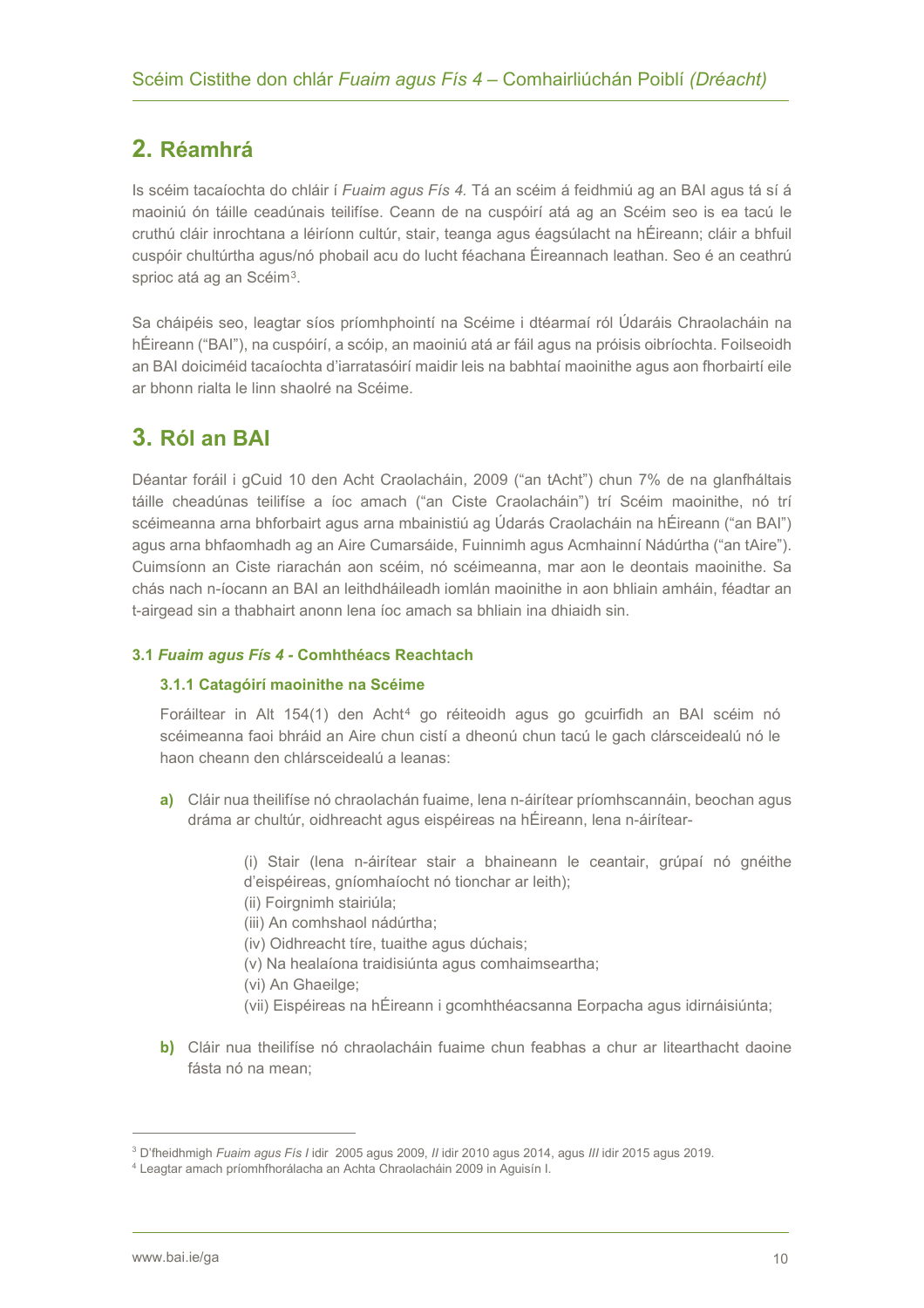- **c)** Cláir nua theilifíse nó chraolacháin fuaime a mhúsclaíonn feasacht agus tuiscint phoiblí ar shaincheisteanna domhanda a imríonn tionchar ar an Stát agus ar thíortha eile seachas an Stát;
- **d)** Cláir faoi ailt (a), (b) agus (c) sa Ghaeilge agus,
- **e)** Na beartais choimhdeacha siúd a theastaíonn chun tacú le scéimeanna arna réiteach faoi ailt (a), (b), (c) agus (d) thuas.

Forálann Alt 154(5) den Acht, go bhféadfaidh an tÚdarás, agus scéim á réiteach acu, aird a bheith acu ar riachtanais forbartha craoltóirí pobail.

Forálann Alt 154(6) den Acht go mbeidh aird ag an Údarás, agus scéim á réiteach acu, ar thuiscint agus ar thaitneamh a bhaint as cláir theilifíse faoin scéim ag daoine atá bodhar nó a bhfuil deacrachtaí éisteachta acu.

#### <span id="page-10-0"></span>**3.1.2 Cuspóirí na Scéime**

Tagann cuspóirí na Scéime ó Alt 155 den Acht, seo mar a leanas iad:

- **Caighdeán:** Cláir ardchaighdeáin a fhorbairt bunaithe ar chultúr, oidhreacht agus eispéireas na hÉireann
- **An Ghaeilge:** Na cláir seo a fhorbairt sa Ghaeilge;
- **Fáil ar Chláir:** An fháil a mhéadú atá ar chláir dá dtagraítear in ailt (a) agus (b) don lucht féachana sa Stát;
- **Ilghnéitheacht:** Ionadaíocht a dhéanamh d'éagsúlacht an chultúir agus na hoidhreachta Éireannaí;
- **Oidhreacht:** Oidhreacht bhéil na hÉireann agus gnéithe d'oidhreacht na hÉireann a thaifeadadh atá ag éirí scáinte, atá faoi bhagairt, nó nár taifeadadh roimhe seo, agus,
- **Craoltóireacht áitiúil agus pobail:** An chraoltóireacht áitiúil agus pobail a fhorbairt.

#### <span id="page-10-1"></span>**3.2** *Fuaim agus Fís 4* **– Comhthéacs Straitéiseach**

Luaitear sprioc tábhachtach i ráiteas straitéise an Údaráis, is é sin *'ábhair ilchineálacha agus cultúrtha atá ábhartha do lucht féachana/éisteachta Éireannacha a spreagadh'*. Tacaíonn na trí chuspóirí straitéiseacha a leanas le baint amach na sprice seo:

- (i) Léiriúcháin agus Fáil ar chláir cultúrtha atá ábhartha do lucht féachana/éisteachta Éireannach a mhéadú
- (ii) Cláir Ghaeilge ar ardchaighdeán a chur chun cinn agus a spreagadh
- (iii) Meán chumarsáide atá inrochtana do mhuintir na hÉireann agus a dhéanann ionadaíocht ar ilghnéitheacht ar Éireannaigh.

Sa chomhthéacs seo, trí scéimeanna do chláir a fhorbairt agus a fhoilsiú faoin gCiste Craolacháin, tá sé mar aidhm ag an Údarás a chinntiú go dtagann méadú ar *réimse agus ar fhoinsí na gclár raidió agus teilifíse cultúrtha atá ábhartha agus ar ardchaighdeán, cláir Ghaeilge san áireamh, atá ar fáil do lucht féachana/éisteachta Éireannach* agus go bhfuil *níos mó ilghnéitheacht le*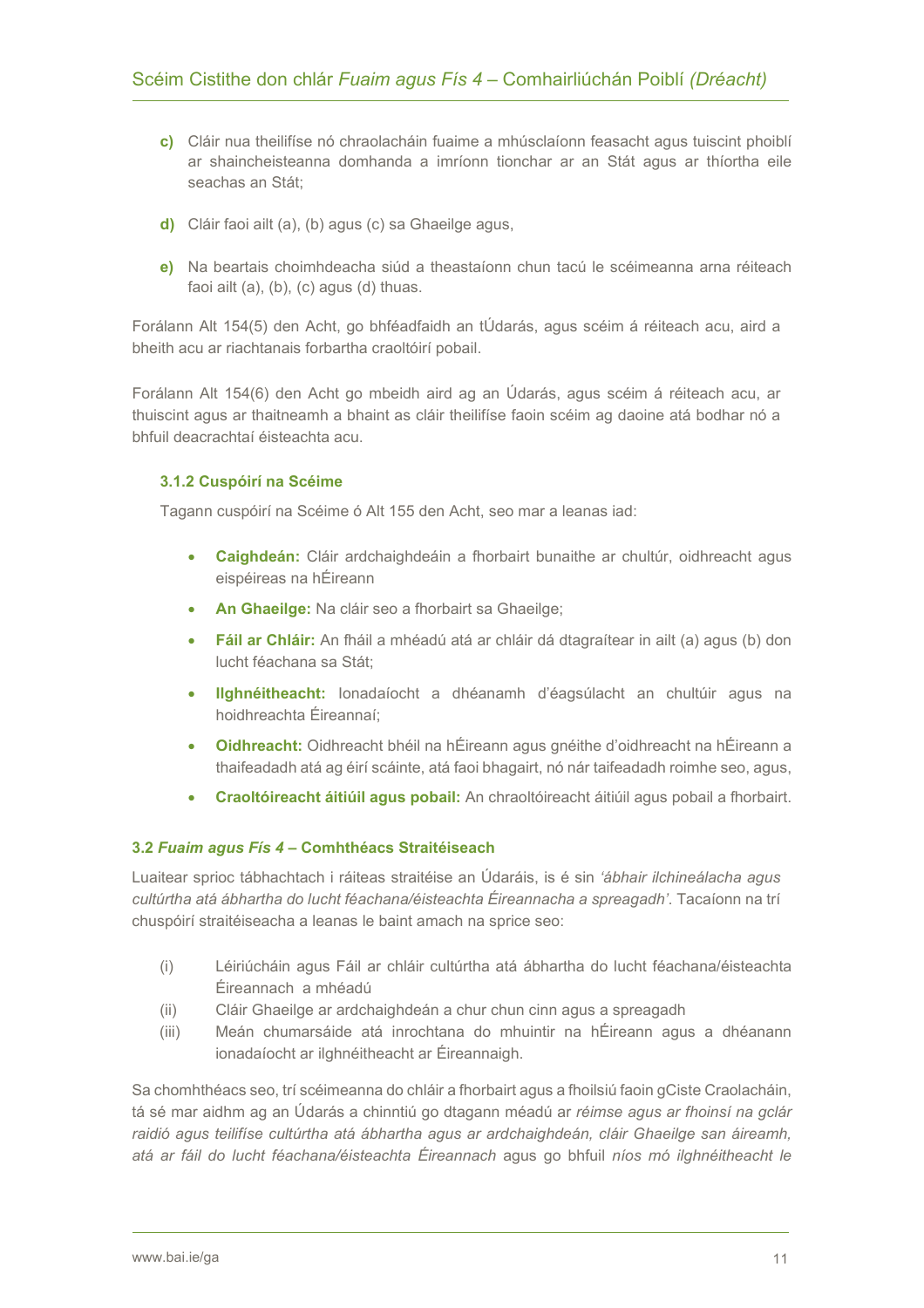*feiceáil sna meáin chlosamhairc in Éirinn i dtéarmaí na hábhair a léirítear agus i dtéarmaí na ndaoine féin atá bainteach le léiriú na gclár.* 

Agus an Scéim Maoinithe Craolacháin á cur i bhfeidhm ag an BAI, tá sí ag glacadh le cur chuige straitéiseach leathan i dtaca le cur i bhfeidhm scéimeanna faoin gCiste Craolacháin bunaithe ar na tosaíochtaí seo a leanas:

- (i) Struchtúir a bhunadh a dhíríonn ar phríomhthosaíochtaí an Achta agus a chinntíonn go ndéantar leithdháileadh éifeachtach ar mhaoiniú;
- (ii) Naisc láidre agus meicníochtaí a fhorbairt d'fhonn idirphlé a chruthú leis an earnáil chraoltóireachta agus le gníomhaireachtaí poiblí eile chun treochtaí sa chraoltóireacht agus sna hearnálacha eile a thuiscint agus chun tacú le cinntí a thógail a bhaineann le huimhreacha agus le struchtúr scéimeanna.
- (iii) Solúbthacht laistigh de struchtúir scéimeanna a choinneáil chun a chinntiú go bhfuil cúrsaí riaracháin agus bainistíochta an Chiste á ndéanamh go héifeachtach chun dul i ngleic le riachtanais na hearnála craoltóireachta agus chun a chinntiú go mbaintear amach cuspóirí an Achta.

Tá bunluachanna mar bhonn agus mar thaca ag cur chuige an BAI i leith scéim a fheidhmiú. Chun na críche sin, geallann an BAI go mbeidh sé:

- Cothrom ó thaobh próisis, nósanna imeachta agus cinntí de.
- Neamhspleách feidhmeoidh sé mar rialálaí neamhchlaonta.
- Ina shaineolaí trí chur lena chuid eolais, trí thaighde a dhéanamh agus trí ghealltanas a thabhairt bheith ag síorfhoghlaim faoin ngairm feasta.
- Freagrach as a chinntí, a rialachas agus a chuid acmhainní.

#### Ceisteanna Comhairliúcháin

- 1. An bhfuil tú sásta leis an gcur chuige an BAI oiriúnach i gcónaí i gcomhthéacs:
	- a. na cuspóirí na Scéime?
	- b. na Cuspóirí Straitéiseacha an BAI?

Tabhair do réasúnaíocht le do thoil.

### <span id="page-11-0"></span>**4. Scóip** *Fuaim agus Fís 4*

#### <span id="page-11-1"></span>**4.1 Teilifís agus Raidió**

Tacóidh *Fuaim agus Fís 4* le cláir raidió agus theilifíse ar chainéil chraolacháin phoiblí, tráchtála agus phobail a chomhlíonann na ceanglais reachtaíochta i dtaca le fáil bheith ag lucht féachana Éireannach orthu (féach 'craoltóirí incháilithe' i gcuid 4.4 thíos).

#### <span id="page-11-2"></span>**4.2 Téamaí na gClár**

Cuireann *Fuaim agus Fís 4* tacaíocht mhaoinithe ar fáil chun cláir nua theilifíse agus raidió a chur i dtoll a chéile ar na ceithre théama a leanas. Léiríonn seo forálacha Acht 2009 agus glacann an BAI le hiarratais ar chláir ar théama aonair nó ar chláir a chuimsíonn roinnt téamaí araon.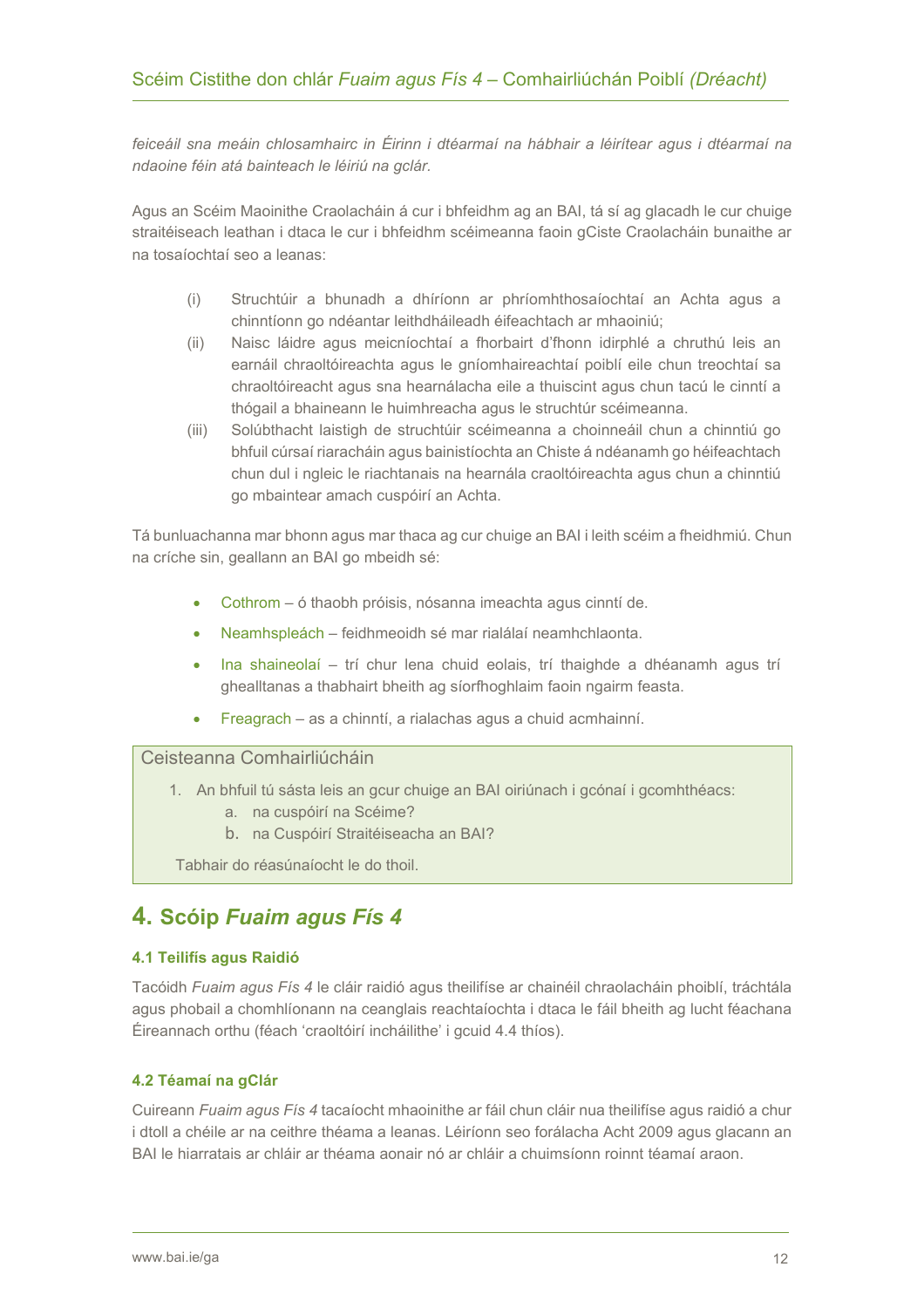#### *(a) Cultúr, oidhreacht agus eispéireas na hÉireann*

Cuireann an reachtaíocht na samplaí a leanas ar fáil d'ábhair chláir a bhaineann leis na téamaí seo agus tugtar breac-chuntas orthu seo thíos mar thagairt.

- Stair (lena n-áirítear stair a bhaineann le ceantair, grúpaí nó gnéithe d'eispéireas, gníomhaíocht nó tionchar ar leith);
- Foirgnimh stairiúla;
- An comhshaol nádúrtha;
- Oidhreacht tíre, tuaithe agus dúchais;
- Na healaíona traidisiúnta agus comhaimseartha;
- An Ghaeilge; agus,
- Eispéireas na hÉireann i gcomhthéacsanna Eorpacha agus idirnáisiúnta.

Ní hiad seo an t-aon chatagóirí cláir faoin téama seo ar féidir leis an gCiste tacú leo. Glacann an tÚdarás le meon fairsing ar chultúr na hÉireann agus áirítear leis a ghnéithe comhaimseartha go léir. Cuireann an reacht samplaí de théamaí cláir ar tairiscint, ach ní gá go mbeadh tograí cláir teoranta do na limistéir seo ag iarratasóirí. Is é an toradh idéalach don Chiste toradh ag a bhfuil cothromaíocht idir léiriú ar an aimsir atá caite in Éirinn agus aimsir bheoga na linne seo.

#### *(b) Litearthacht Daoine Fásta nó Litearthacht sna Meáin*

Ba cheart go ndíreofaí ábhair chláir i dtreo modhanna chun feabhas a chur ar litearthacht daoine fásta nó litearthacht na meán. Is é an sainmhíniú a thugtar ar litearthacht daoine fásta ná labhairt, éisteacht, léamh, scríobh, uimhearthacht agus teicneolaíocht laethúil a úsáid chun cumarsáid a dhéanamh agus chun faisnéis a láimhseáil. Is é an sainmhíniú a thugtar ar litearthacht na mean san Acht Craolacháin, 2009, tuiscint phoiblí níos fearr a bhaint amach ar chineál agus ar shaintréithe na meán craolta agus leictreonach ghaolmhar, an próiseas trína roghnaítear agus trína gcuirtear iad i dtoll a chéile, na córais rochtana atá ar fáil agus a rialáil.

#### *(c) Saincheisteanna domhanda*

Cláir a mhúsclaíonn feasacht agus tuiscint phoiblí ar shaincheisteanna domhanda a imríonn tionchar ar an Stát agus ar thíortha eile seachas an Stát.

#### *(d) an Ghaeilge*

Cláir faoi (a), (b) agus (c) sa Ghaeilge.

#### <span id="page-12-0"></span>**4.3 Struchtúir agus Seánraí na gClár**

Glacann an BAI le hiarratais a chuimsíonn gach formáid agus seánra clársceidealaithe seachas cláir a chuirtear i dtoll a chéile go príomha don nuacht agus cúrsaí reatha, amhail a fhoráiltear faoi Alt 154(d) den Acht Craolacháin, 2009.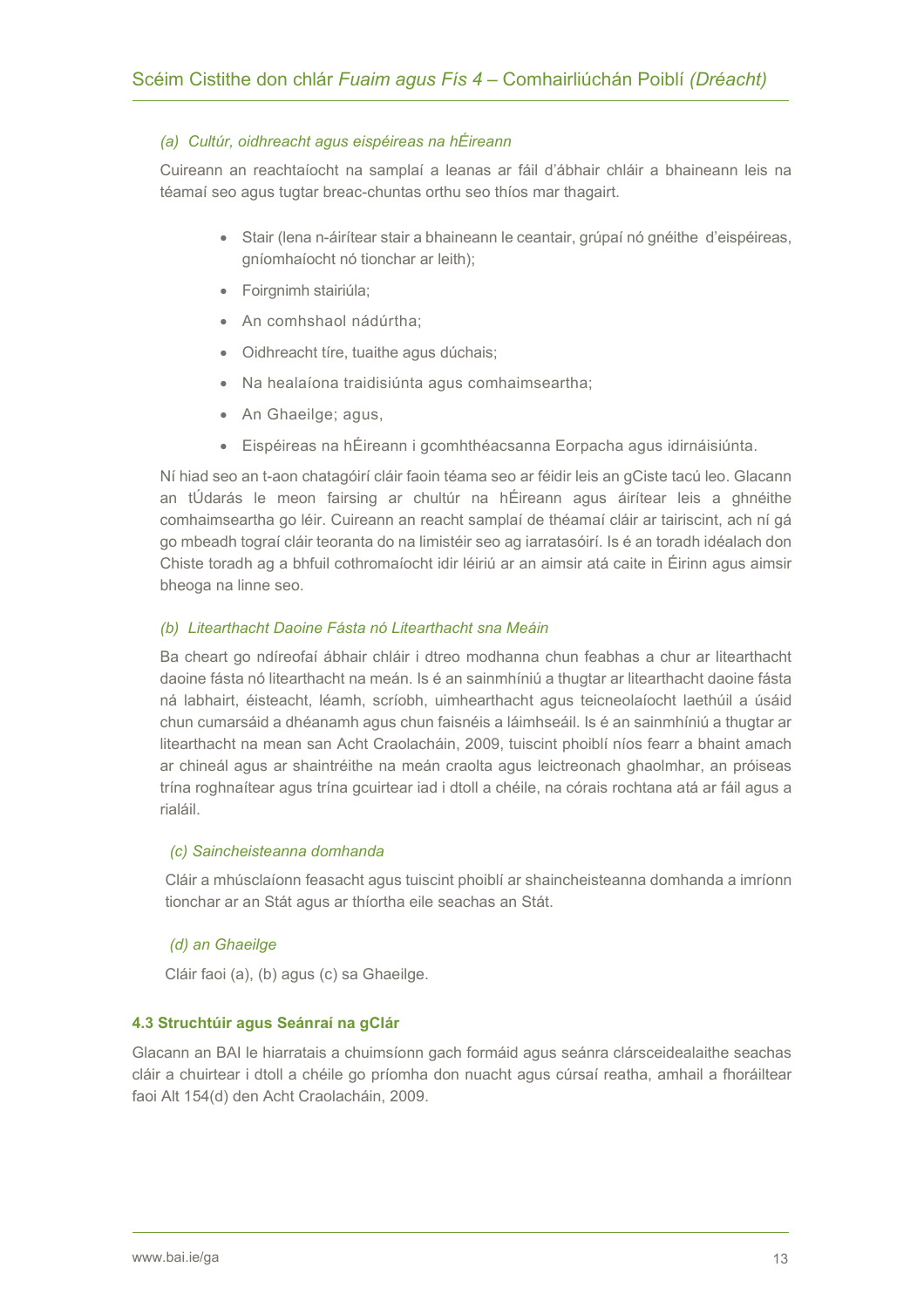#### <span id="page-13-0"></span>**4.4 Crítéir Incháilitheachta**

Féadfaidh craoltóirí teilifíse nó raidió nó táirgeoirí neamhspleáchas iarratais ar *Fuaim agus Fís 4* a sheoladh ar aghaidh. Shocraigh na critéir incháilitheachta an caighdeán íosta nach mór a bhaint amach d'fhonn bheith incháilithe chun iarratas a dhéanamh ar chistiú.

#### *(a) Ceanglas chun craoladh a dhéanamh*

Ní chisteoidh an BAI ach táirgeadh clár a dhéanfaidh craoltóir incháilithe a chraoladh. Ag céim an iarratais, is gnách go n-iarrfaidh an BAI go ginearálta ar iarratasóirí chun dearbhú a sholáthar go bhfuil comhaontú acu chun an clár a chraoladh ar aon dul le ceanglais na Scéime, e.g. sliotán oiriúnach ama. Féadfaidh an comhaontú seo bheith faoi réir chistiú an BAI a fháil agus seachadadh inghlactha an chláir.

I gcomhréir leis na forálacha reachtúla, níl fáil ar mhaoiniú ach le haghaidh clár a dhéanfaidh craoltóirí áirithe a chraoladh, amhail a shonraítear a leanas:

*Teilifís:* ní mór dó seo bheith ar sheirbhís teilifíse saor in aisce, amhail a shainítear in Alt 153[5](#page-13-1) den Acht Craolacháin 2009, a dhéanann foráil do chlúdach nach mór uilíoch sa Stát, nó soláthraí oiriúnach líonra, amhail a shainítear in Alt 77(1) den Acht Craolacháin, 2009, nó córas MMD mar chuid de chonradh um sholáthar ábhar pobail faoi Alt 72 den Acht Craolacháin, 2009.

*Raidió*: ní mór seo a sholáthar ar sheirbhísí craolacháin fuaime, amhail a shainítear in Acht 2009 faoi chonradh a dhéanann an tÚdarás, nó a oibríonn RTÉ.

Tá an ceart á chosaint ag an BAI chun an ceanglas a bhaineann le "litir ó chraoltóir" ag céim an iarratais a chealú i dtaca le hiarratais nó babhtaí áirithe má bhíonn siad sásta go gcabhróidh sé sin le cuspóirí na Scéime a bhaint amach.

**Ceadaíonn an BAI i bprionsabal leithdháileadh cláir tríd bpictiúrlann nó ar an ngréasán (ina n-iomláine nó ina bpáirt) sula gcraoltar ar an teilifís nó ar an raidió iad. Tá dualgais ar leith ag baint leis na nósanna** *'pictiúrlann chun tosaigh'* **agus** *'digiteach chun tosaigh'*  **mar a leagtar amach sna cáipéisí treoracha don Scéim.**

#### *(b) Buaic-Chraolachán*

I gcomhréir leis na forálacha reachtúla, ní mór gach clár a chraoladh ag buaic-amanna. Is é an sainmhíniú a thugann an BAI ar bhuaic-amanna féachana agus éisteachta:

> Teilifís - 18.00 – 23.30 Raidió - 07.00 – 21.00

Sonraítear na heisceachtaí leis an bprionsabal seo thíos:

<span id="page-13-1"></span><sup>5</sup> Ciallaíonn seirbhís teilifíse saor in aisce; seirbhís chraolacháin teilifíse nach ngearrann an soláthraí táille d'fhonn an tseirbhís sin a sholáthar, agus a bhfuil ar fáil do 90 faoin gcéad de dhaonra an Stáit ar a laghad.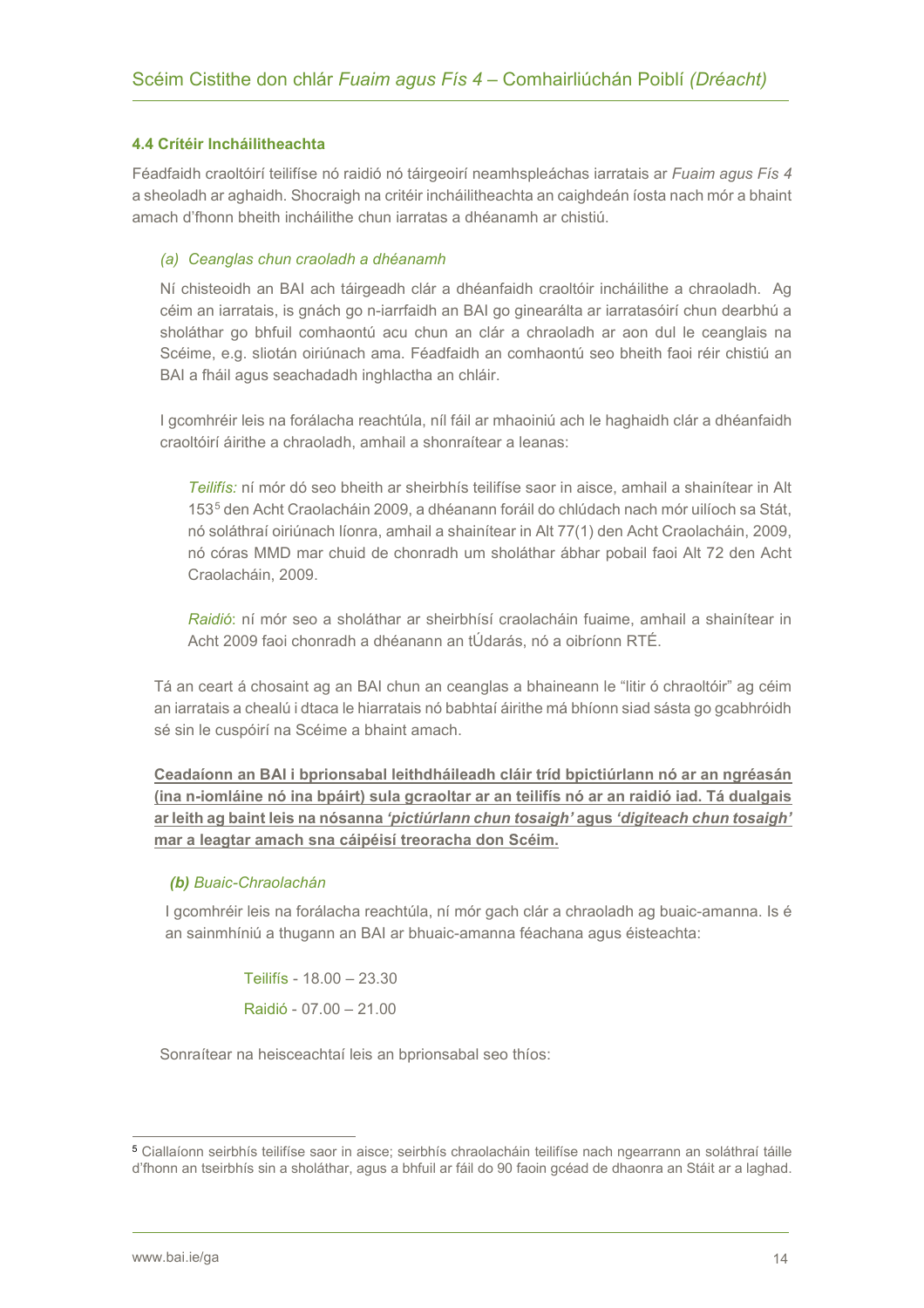- (i) Tá cláir do leanaí díolmhaithe ón gceanglas buaic-ama sa chás nach gcraoltar na cláir sin ar chainéal tiomnaithe do leanaí. Saineoidh an BAI an buaic-am do na cainéil sin agus breithniú á dhéanamh aige ar thosca amhail cineál an chainéil agus na cláir a bhfuiltear ag tacú leo. Ní áiríonn an díolúine ghinearálta sin an tréimhse 00.00-07.00.
- (ii) Tá cláir oideachasúla (lena n-áirítear cláir do dhaoine fásta/cláir litearthacht na meán ach gan a bheith teoranta dóibh) díolmhaithe ó bhuaic-am. Ní áiríonn an díolúine ghinearálta sin an tréimhse 00.00-07.00.
- (iii)Is go dtí meán oíche a shíntear an ceanglas buaic-ama le haghaidh clár a chraoltar i nGaeilge (cibé acu ar an raidió nó ar an teilifís a chraoltar iad) agus le haghaidh cláir fadfhoirme ar an teilifís.

#### *(c) Rochtain*

D'fhonn tuiscint agus taitneamh a éascú ar chláir theilifíse ag daoine atá bodhar nó ag a bhfuil deacrachtaí éisteachta, ní mór go ndéanfaidh gach clár cistithe forálacha le haghaidh fotheidealú. Ba cheart go gcloífeadh an fotheidealú a sholáthraítear le Treoirlínte Fotheidealaithe an BAI. Tá sé beartaithe go gcraolfaí na fotheidil lena ngabhann gach uair a chraoltar an clár cistithe.

Tá fáil ag iarratasoirí ar chistiú ar mian leo Teanga na Comharthaíochta agus/nó seirbhísí clostuairisce a sholáthar. Baineann tábhacht leis na seirbhísí seo lena éascú do dhaoine atá bodhar nó dall nó a bhfuil radharc páirteach na súl acu taitneamh a bhaint as cláir theilifíse. Tá treoirlínte ag an BAI a bhaineann le gach ceann de na seirbhísí seo. Níl na seirbhísí seo éigeantach faoi láthair laistigh den Scéim, beidh sé de chuspóir ag an BAI, áfach, i gcaitheamh na Scéime seo, dreasacht a dhéanamh dá gcuimsiú, sa chás cuí, sna hiarratais a gheofar.

#### *(d) Eisiamh*

Ní bheidh cistiú ar fáil chun maoiniú a dhéanamh don mhéid a leanas:

- Gníomhaíochtaí nach mbaineann go díreach le déanamh clár nó seachadadh.
- Chun trealamh nó áitreabh (cistiú caipitiúil) a cheannach<sup>6</sup>.
- Dímheas.

#### <span id="page-14-0"></span>**4.5 Rochain Phoiblí ar Chláir Mhaoinithe**

Cuid de phríomhchuspóir an BAI is ea rochtain phoiblí ar chlársceidealú faoin scéim agus fiosróidh an BAI bealaí lena chinntiú go bhfuil fáil ar an ábhar ar bhonn leanúnach don lucht féachana. Déanfar an ghníomhaíocht seo a chistiú ón gCiste Craolacháin. Rinneadh an clársceidealú go léir a maoiníodh trí *Fuaim agus Fís 1, 2 agus 3* a chartlannú le hInstitiúid Náisiúnta na Scannán, Éire agus is féidir é a rochtain ansin. Déanfar an lánas a mhaoinítear trí *Fuaim agus Fís 4* a chartlannú le hInstitiúid Náisiúnta na Scannán, Éire, freisin.

<span id="page-14-1"></span><sup>6</sup> D'fhéadfadh roinnt costais chaipitil bheidh i dteideal maoinithe, áfach, más craoltóir pobail nó grúpa pobail atá gníomhach i léiriúchán cláir an t-iarratasóir. Déanfar measúnú ar bhonn cás ar chás.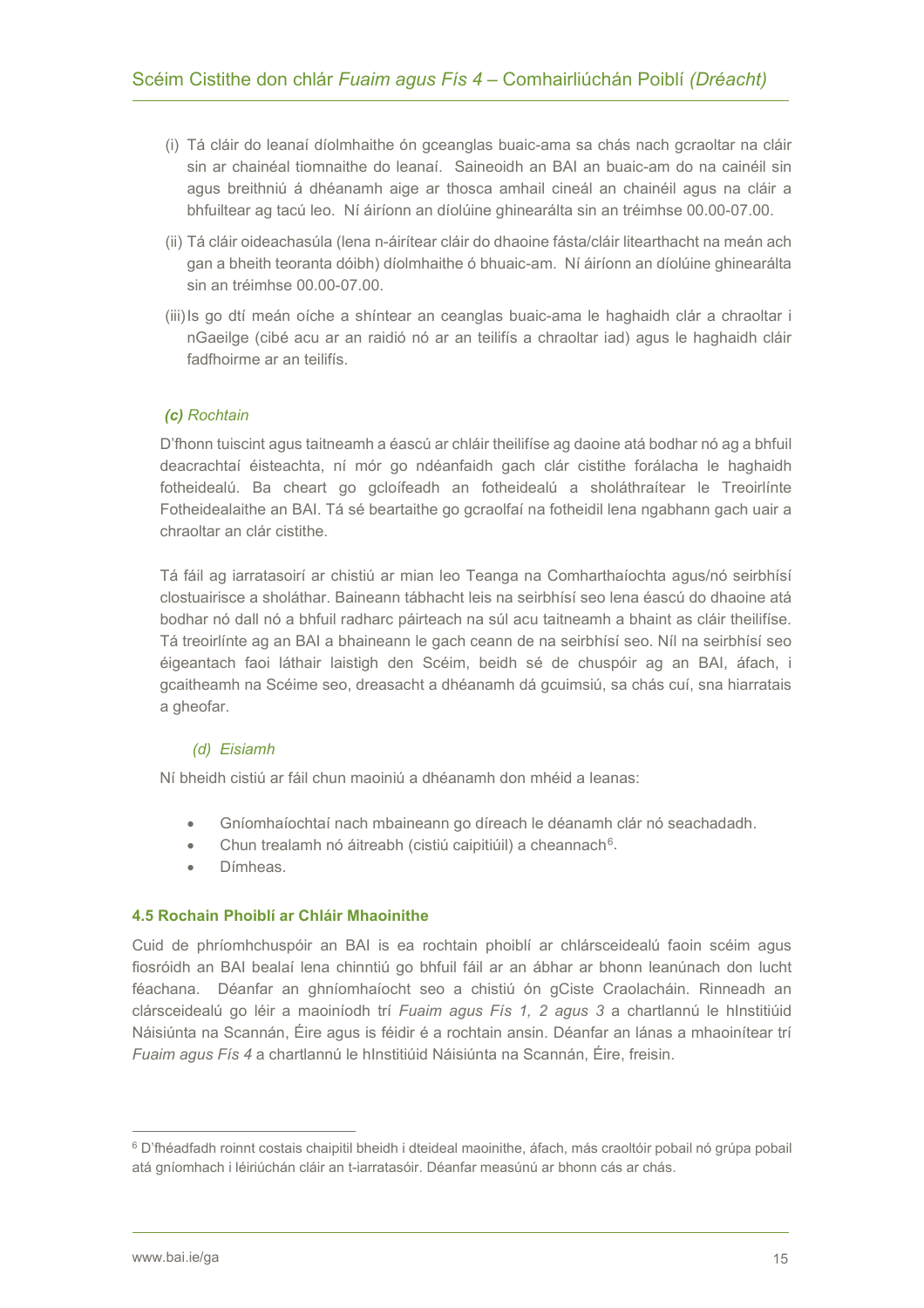#### <span id="page-15-0"></span>**4.6 Beartais Choimhdeacha**

Cuirfidh an BAI na bearta coimhdeacha siúd i bhfeidhm amhail a mheasann siad is gá chun tacú le baint amach chuspóirí na scéime seo. D'fhéadfadh sé sin na nithe seo a leanas a éascú cé nach bhfuil sé teoranta dóibh: bearta a chabhróidh le craoltóirí pobail na hoibleagáidí leasa shóisialta, **nó beartais d'fhonn tacú le litearthacht daoine fásta/nó litearthacht sna meáin nó tograí ar shaincheisteanna domhanda**, a chomhlíonadh agus/nó roinnt tacaíocht forbartha a sholáthar chun dul i ngleic le téamaí, seánraí nó formáidí nach ndéantar dóthain ionadaíochta dóibh sna hiarratais ghinearálta a fhaightear **agus/nó comhpháirtíochtaí a chruthú le forais den tuaraim céanna**.

#### Ceisteanna Comhairliúcháin

- 2. An bhfuil tú sásta le scóip na Scéime *Fuaim & Fís 4* atá molta mar atá leagtha amach? Tabhair do réasúnaíocht le do thoil.
- 3. Céard é do thuairim faoin bprionsabal '*digiteach chun tosaigh*'?
- 4. Má thacaíonn tú leis, cén chineál cleachtais a d'fhéadfadh an BAI glacadh leo d'fhonn an prionsabal seo a chur i bhfeidhm ar bhealach éifeachtach?
- 5. An gceapann tú go bhfuil sé oiriúnach go ndíreodh an tÚdarás a chur chuige maidir le cur i bhfeidhm beartais choimhdeacha agus go mbeadh níos mó béime ar chuspóirí na scéime; litearthacht daoine fásta, an litearthacht mheáin agus saincheisteanna domhanda? Mínigh d'fhreagra. Má cheapann, cén chineál cleachtais a d'fhéadfadh an BAI glacadh leo d'fhonn na cuspóirí seo a bhaint amach?
- 6. Ar cheart don BAI beartais choimhdeacha ar leith a chruthú chun tacú le a) an chraoltóireacht pobail agus b) an chraoltóireacht áitiúil? Más cheart, dar leat céard é an cur chuige is fearr (nó céard iad na cur chuigí is fearr) do thograí maoinithe dá leithéid. Mínigh do réasúnaíocht, le do thoil.

### <span id="page-15-1"></span>**5. Maoiniú**

#### <span id="page-15-2"></span>**5.1 Leithdháileadh Cistí faoi** *Fuaim agus Fís 4*

Is í an choibhéis reatha idir cistiú teilifíse agus raidió 85%:15%. Agus aird ar an difreálach ard costais idir léiriú teilifíse agus raidió, meastar go bhfuil an choibhéis sin oiriúnach den chuid is mó ag an am seo. Déanfaidh an BAI monatóireacht ghníomhach agus athbhreithniú ar an gcoibhéis sin thar shaolré na scéime ó thaobh na gcuspóirí de agus déanfar athrú uirthi, más gá. **Dá bhrí sin, féadfaidh an BAI beartais tacaíochta maoinithe a chur ar bonn d'fhonn cuidiú le forbairt na craoltóireachta, mar aon le craoltóirí áitiúla agus pobail.** 

Leithdháilfear maoiniú 20% - 25% ar a laghad ar chláir i nGaeilge.

#### <span id="page-15-3"></span>**5.2 Uaschéatadán maoinithe ar fáil**

Go ginearálta, leithdháileann an BAI deontais faoi *Fuaim agus Fís 4* a léiríonn a mhéid le 95% de na costais incháilithe don chlár. Ceanglaítear ar iarratasóirí sonraí iomlána a sholáthar maidir leis an leibhéal agus foinse mhaoinithe eile do gach gné den bhuiséad. Cuireann an mhaitrís a leanas sampla ar fáil de na céatadáin fhéideartha atá le leithdháileadh: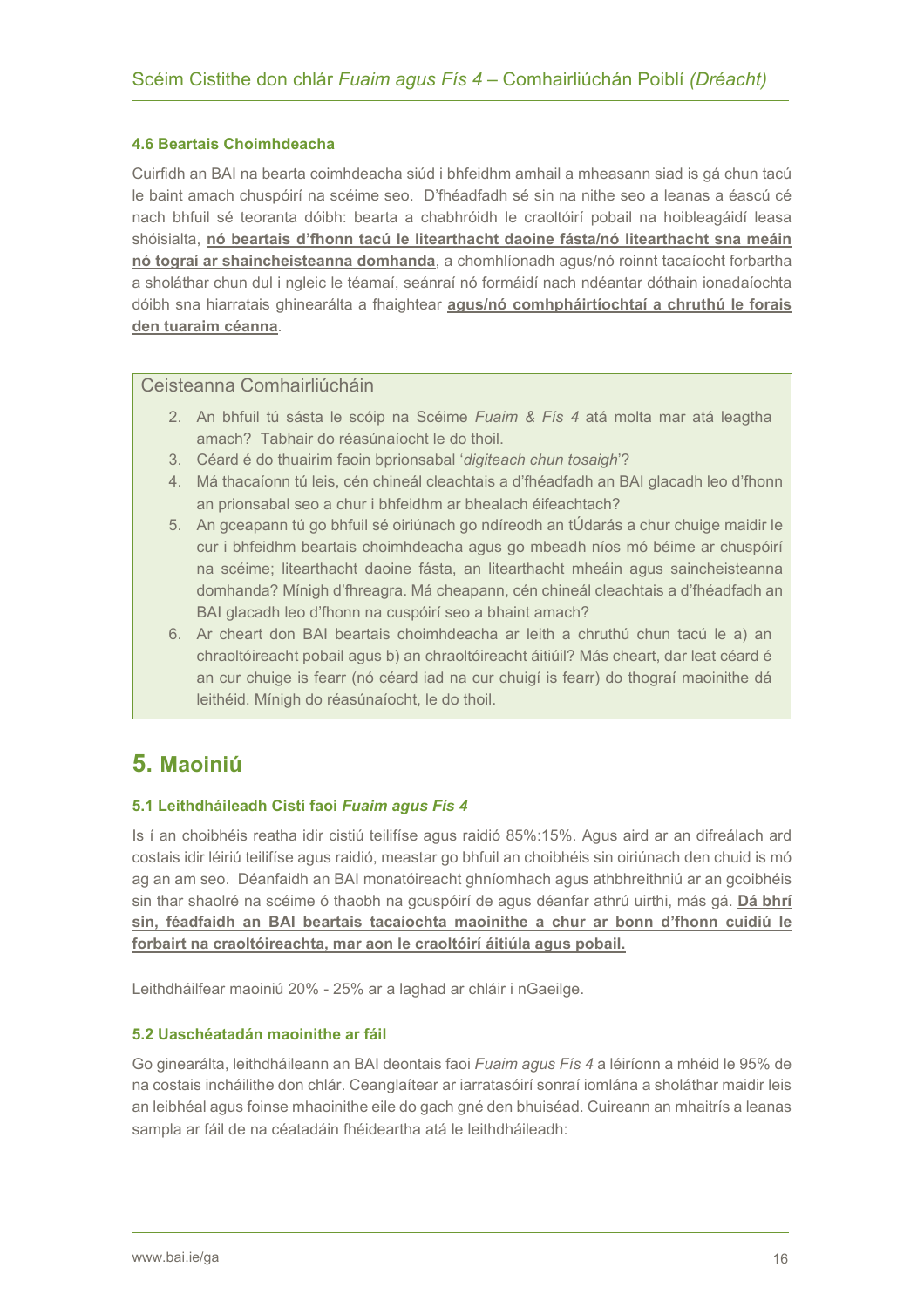| <b>Bronnadh josta</b> | <b>Bronnadh uasta</b> | Ní léireoidh an deontas a bhronnfar níos mó ná an<br>céatadán a leanas den bhuiséad iomlán |
|-----------------------|-----------------------|--------------------------------------------------------------------------------------------|
|                       | €20,000               | A mhéid le 95%                                                                             |
| €20,001               | €40,000               | A mhéid le 90%                                                                             |
| €40.001               | €55,000               | A mhéid le 85%                                                                             |
| Os cionn $€55,001$    |                       | Beidh idirghabháil le déanamh ar bhonn cás ar chás ach<br>ní sháróidh sé 85%.              |

#### **Cláir Raidió**

#### **Cláir Teilifíse, scannáin san áireamh**

| <b>Bronnadh íosta</b> | <b>Bronnadh uasta</b> | Ní léireoidh an deontas a bhronnfar níos mó ná an<br>céatadán a leanas den bhuiséad iomlán |
|-----------------------|-----------------------|--------------------------------------------------------------------------------------------|
|                       | €50,000               | A mhéid le 95%                                                                             |
| €50,001               | €250,000              | A mhéid le 90%                                                                             |
| €250.001              | €750.000              | A mhéid le 85%                                                                             |
| Os cionn €750,001     |                       | Beidh idirghabháil le déanamh ar bhonn cás ar chás ach<br>ní sháróidh sé 85%.              |

#### <span id="page-16-0"></span>**5.3 Dualgais i dtaca le cúnamh Stáit do shaothair chlosamhairc san AE**

Faoi rialacháin an Choimisiúin Eorpaigh (CE) i dtaca le cúnamh stáit a sholáthar do scannáin agus do shaothair chlosamhairc eile, déantar teorainn 50% a leagan ar dhéine incheadaithe uasta fóirdheontais. Ghlac an Coimisiún Eorpach leis go dtagann na cláir a shonraítear faoin Acht Craolacháin, 2009 faoi na trí eisiamh leis an uasmhéid 50% a chuimsítear i dtreoirlínte an CE. Baineann an t-eisiamh seo le cláir atá deacair le déanamh, a bhfuil buiséad íseal acu nó a ghníomhaíonn in aghaidh an tsínte theoranta gheografaigh atá ag roinnt teangacha agus cultúr. Leagtar amach réasúnaíocht an BAI faoin eisiamh seo thíos.

#### *(i) Deacair le déanamh*

Baineann tábhacht chultúrtha leis na limistéir théamacha a shonraítear san Acht ach tharlódh nach bhfuil siad inmharthana nó mealltach i dtaobh cúrsaí tráchtála de. Dírítear fócas *Fuaim agus Fís 4* ar chláir ardchaighdeáin nach bhfuil á dtáirgeadh agus á gcraoladh faoi láthair do lucht féachana Éireannach.

#### *(ii) Buiséad Íseal*

Ceanglaíonn maoiniú cláir faoi *Fuaim agus Fís 4* go gcáilítear an clár amhail buiséad íseal a bheith aige d'fhonn cistiú Cúnamh Stáit a fháil os cionn 50% den bhuiséad iomlán. I gcomhthéacs na hÉireann, is í tuairim an BAI go gcaithfí leis an méid cistiú le haghaidh clár faoin maitrís thuas amhail bheith íseal, agus go gcáileofaí é, dá bharr, don díolúine i leith na rialacha Cúnamh Stáit.

#### *(iii) Gníomhú in aghaidh an tsínte theoranta gheografaigh atá ag roinnt teangacha agus cultúr*

Ceanglaíonn an tAcht Craolacháin, 2009 ar chistiú a sholáthar do chláir ar théamaí luaite a bhaineann le cultúr, oidhreacht agus eispéireas na hÉireann, agus go háirithe, do thacaíocht clár sna limistéir théamacha seo sa Ghaeilge. Ghlac an Coimisiún Eorpach leis go bhfuil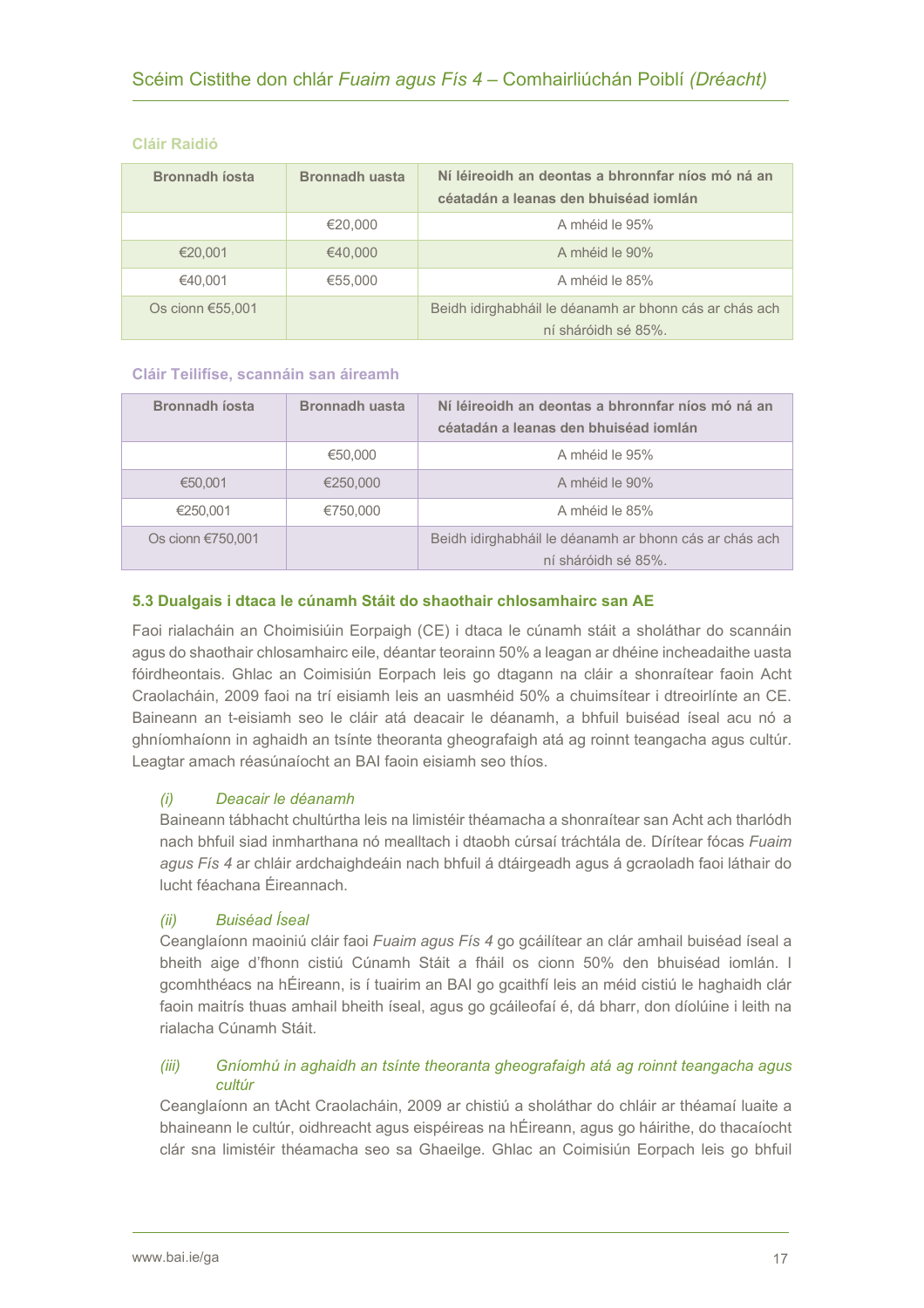"cúrsaíocht theoranta... laistigh den AE agus de mhargaí an domhain" ag na "táirgí cultúrtha" seo agus go bhfuil siad i dteideal déine chúnaimh sa bhreis ar 50% a fháil.

Anuas air sin, forálann rialacháin an AE go bhféadfadh ballstáit a cheangal go dtitfidh íosleibhéal gníomhaíocht táirgthe amach ina gcríoch d'fhonn cáiliú le haghaidh cúnamh deontais. I gcás saothar deacair nó saothair ísealbhuiséid, nó i gcás saothar a chuireann an Ghaeilge chun cinn, ceanglaíonn an BAI go ginearálta go gcaitear 160% den chúnamh deontais laistigh de chríoch Phoblacht na hÉireann. I gcásanna ina bhfuil an cúnamh a sholáthraíonn an BAI os cionn 50% den bhuiséad iomlán léirithe, ceanglaíonn an BAI go gcaitear 80% den bhuiséad iomlán léirithe laistigh d'Oileán na hÉireann.

D'fhéadfadh leibhéal níos ísle bheith inghlactha i gcásanna áirithe, mar shampla, nuair is ann do chúiseanna inchosanta eagarthóireachta nó nuair a bhíonn coimhlint idir ceanglais an BAI agus ceanglais na gcisteoirí eile.

#### <span id="page-17-0"></span>**5.4 Babhtaí Maoinithe**

Go ginearálta, leithdháilfidh an BAI maoiniú agus trí úsáid a bhaint as córas babhtaí cistithe. Braitheann an líon babhtaí cistithe ar réimse tosca, lena n-áirítear riachtanais oibríochtúla don BAI.

#### <span id="page-17-1"></span>**5.5 Maoiniú do chéimeanna eile den phróiseas léiriúcháin**

Ní sholáthraítear maoiniú a leithdháiltear maidir le clársceidealú raidió agus teilifíse faoi *Fuaim agus Fís* 4 ach amháin maidir le clársceidealú ar dóigh leis an BAI a dhéanfar a chraoladh. Ní chuireann an BAI, go ginearálta, ar an ábhar sin, fóirdheontas ar tairiscint ach do chéim tháirgthe déanamh cláir. Féadfaidh an BAI, áfach, faoi chúinsí teoranta, cistiú a leithdháileadh maidir le céimeanna eile táirgthe nuair a bhíonn an BAI sásta go dteastaíonn an tacaíocht sin chun cuspóirí na scéime a chomhlíonadh agus go gcomhlíonann an clársceidealú ábhartha gach critéir incháilitheachta eile.

#### <span id="page-17-2"></span>**5.6 Aisghábháil maoinithe**

Go ginearálta, áireoidh an BAI clásal aisghabhála i ngach conradh a dhéantar faoi *Fuaim agus Fís 4.* Déanfar an maoiniú aisghafa go léir a athshannadh go díreach isteach sa Chiste Craolacháin agus beidh fáil air íoc amach breise a dhéanamh.

#### <span id="page-17-3"></span>**5.7 Aitheantas ar mhaoiniú**

Ceanglaítear ar iarratasóirí a bhfuil maoiniú á fháil acu ón BAI, de réir conartha, chun an tacaíocht seo a aithint go foirmiúil i bhformáid is inghlactha leis an Údarás. Tá an ceart á chosaint ag an Údarás chun treoirlínte a eisiúint d'iarratasóirí ina sonraítear na ceanglais ghonta ina leith seo.

#### Ceisteanna Comhairliúcháin

- 7. An bhfuil tú sásta leis an gcur chuige beartaithe maidir le maoiniú mar atá leagtha amach? An bhfuil aon athruithe ar leith ba chóir a chur san áireamh? Má tá, mínigh le do thoil.
- 8. An aontaíonn tú go bhfuil gá le cur chuigí nua d'fhonn an chraoltóireacht pobail agus áitiúil a fhorbairt? Má aontaíonn, dar leat cén chineálacha cur chuigí atá ann do mhaoiniú na craoltóireachta pobal agus áitiúil anuas ar an moladh chun beartais choimhdeacha nua a chruthú (féach ar cheisteanna (5) agus (6) ar leathanach 16)?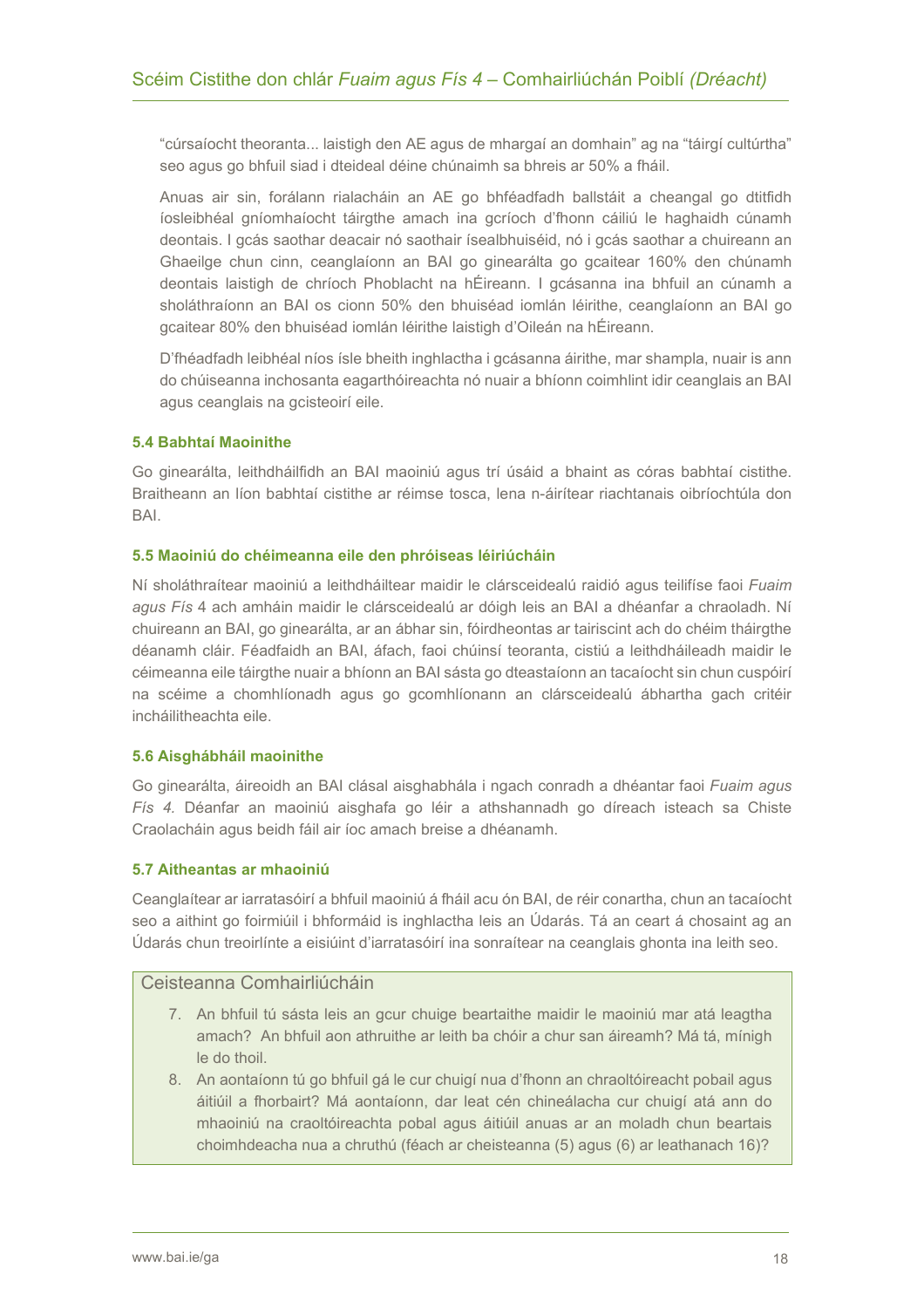### <span id="page-18-0"></span>**6. Iarratas, Measúnú agus Bronnadh an mhaoinithe**

Is é an príomhábhar buartha don BAI go mbíonn na próisis iarratais, mheasúnaithe agus bhronnta trédhearcach, cothrom agus infhíoraithe. Chomhaontaigh agus d'oibrigh an BAI prionsabail fhairsinge maidir leis na próisis seo, faoi mar a leagtar amach thíos. Cuirfidh an BAI faisnéis maidir leis na próisis agus na nósanna imeachta chun iarratais a dhéanamh, an próiseas measúnaithe, conraitheoireacht agus íoc amach ar fáil go poiblí.

#### <span id="page-18-1"></span>**6.1 An Próiseas Iarratais**

Foilseoidh an BAI faisnéis ar ghníomhaíochtaí maoinithe atá ag teacht aníos agus áireofar leis seo: sonraí ar conas aighneachtaí a dhéanamh, faisnéis faoi incháilitheacht, amfhrámaí iarratais, sonraí faoi chritéir mheasúnaithe agus faisnéis fhorlíontach eile de réir mar a mheastar atá oiriúnach.

#### <span id="page-18-2"></span>**6.2 An Próiseas Measúnaithe**

Is éard atá sa phróiseas measúnaithe le haghaidh *Fuaim agus Fís 4* na ceithre chéim a leanas:

#### *6.2.1 Réamh-mheasúnú*

Is é cuspóir an réamh-mheasúnaithe a chinntiú go bhfuil an t-iarratasóir incháilithe le haghaidh maoiniú faoin scéim. Is é an fócas anseo a chinntiú gur baineadh amach na critéir íosta agus gur cuireadh an cháipéisíocht riachtanach go léir isteach. Dícháilítear aon iarratais nach n-éiríonn leo sa chéim mheasúnachta tosaigh agus ní bhíonn siad faoi réir breis breithniú.

#### *6.2.2 Measúnú Cáilíochtúil*

Déantar measúnú ar gach iarratas ar a bhfiúntas féin i gcomhthéacs chuspóirí na scéime agus na gcritéir measúnaithe a leagtar amach i dtreoircháipéis an BAI, a foilsíodh d'fhonn tacú le hiarratasóirí agus iad a chur ar an eolas agus iad ag seoladh achainí isteach maidir le *Fuaim agus Fís 4*.

#### *6.2.3 Measúnú Straitéiseach*

I gcásanna ina sáraíonn líon na n-iarratas incháilithe an maoiniú atá ar fáil, eagróidh an BAI céim mheasúnachta eile. Díreoidh seo ar chothromaíocht a bhaint amach sa phacáiste foriomlán de thionscadail mhaoinithe i gcomhthéacs chuspóirí na scéime. Anuas air sin, déanfar breithniú ar na moltaí le haghaidh na céime cáilíochtúla anseo. Déantar moltaí deiridh a chur faoi bhráid an údaráis, ansin, lena ndaingniú.

#### *6.2.4 Daingniú Foirmeálta*

Sa chéim dheiridh, déanann an tÚdarás cinntí deiridh ar na hiarratais, agus tugann said i gcuntas aon mholadh a n-eascraíonn ó na céimeanna measúnaithe roimhe sin.

#### <span id="page-18-3"></span>**6.3 An Próiseas Bronnta**

Sa chás gur fhaomh an BAI iarratas ar mhaoiniú, beidh na céimeanna a leanas i gceist:

**i.** Cuireann an BAI an t-iarratasóir ar an eolas faoin gcinneadh, agus leagtar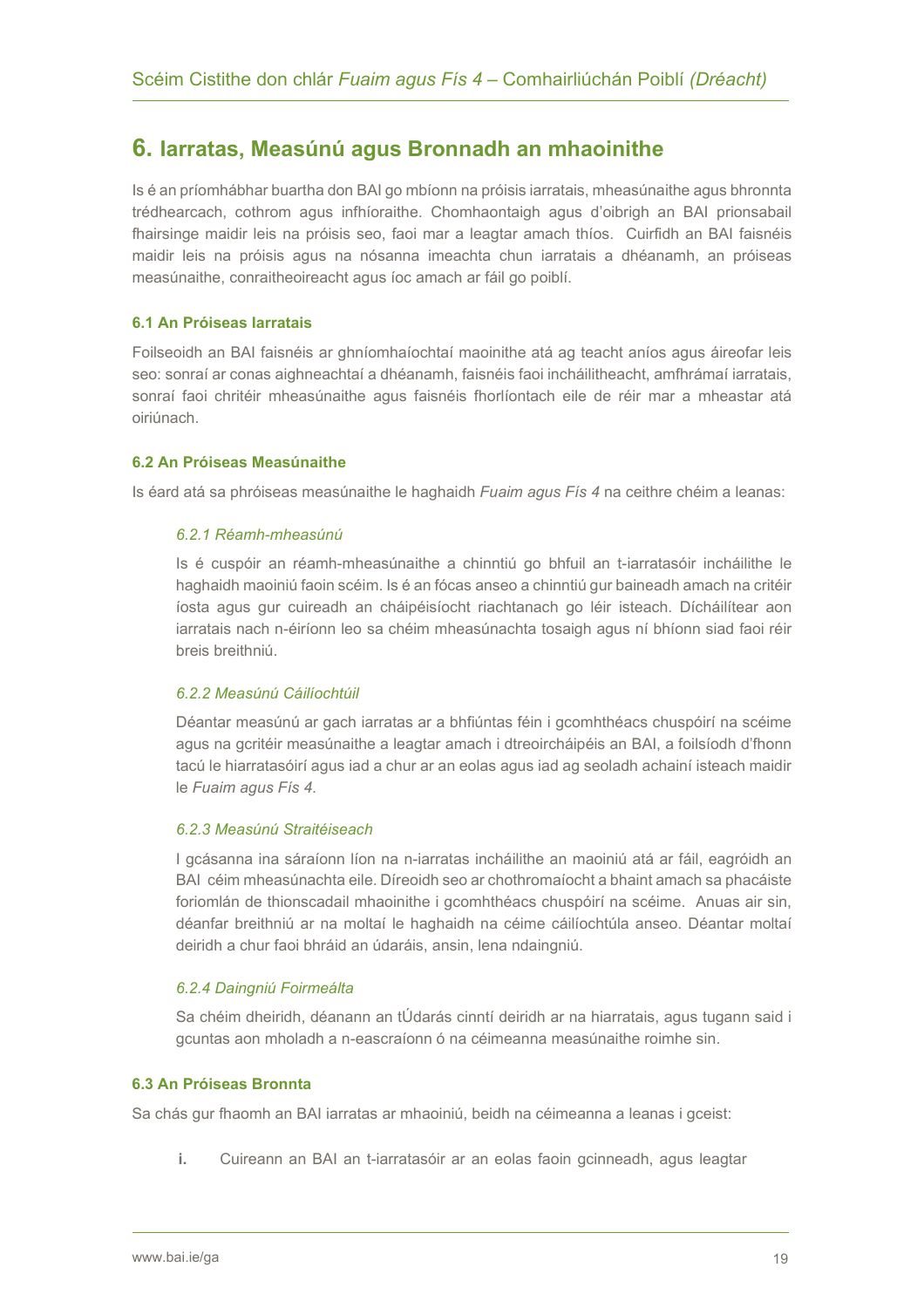amach aon choinníoll/na coinníollacha a bhaineann leis an tairiscint.

- **ii.** Cuirfidh an BAI liosta poiblí ar fáil ar thairiscintí maoinithe a dhaingníonn an tÚdarás.
- **iii.** Ní mór don iarratasóir rathúil dearbhú go bhfuil sé/sí ag glacadh leis an tairiscint mhaoinithe mar aon le haon choinníoll a bhaineann leis ag an BAI.
- **iv.** Ceanglaítear ar iarratasóir rathúil iontráil i gcomhaontú conarthach leis an BAI, ar na téarmaí a shonraíonn an BAI. I measc na dtéarmaí siúd tá sceideal a bhaineann le tarraingt anuas maoiniú ag iarratasóir.

Riartar cistí ag an BAI i gcomhréir le téarmaí an chomhaontaithe chonarthaigh.

Sa chás gur dhiúltaigh an BAI iarratas ar mhaoiniú, cuirtear é sin in iúl d'iarratasóirí ar bhonn aonair agus cuirtear faisnéis ar fáil dóibh ar dhul chun cinn a n-iarratais sa phróiseas measúnaithe.

**Chomh maith leis sin, forbróidh an BAI córas pointe caighdeánaithe d'fhonn cuidiú le measúnú na n-iarratas agus d'fhonn aiseolas a thabhairt d'iarratasóirí.** 

#### Ceisteanna Comhairliúcháin

- 9. Cad é do thuairim faoi oiriúnacht na gcur chuige iarratais agus measúnaithe atá molta sa chuid seo?
- 10. An gceapann tú go bhfuil sé oiriúnach córas pointí caighdeánaithe a thabhairt isteach agus an dtiocfadh feabhas ar an aiseolas d'iarratasóirí dá bharr?

### <span id="page-19-0"></span>**7. Athbhreithniú ar** *Fuaim agus Fís 4*

Amhail a fhoráiltear faoi Alt 158 den Acht Craolacháin, 2009, déanfaidh an BAI athbhreithniú ar oibriú, éifeachtacht agus tionchar *Fuaim agus Fís 4* gach trí bliana, nó ag aon tráth eile a d'fhéadfadh an tAire a iarraidh, agus tuairisc scríofa a dhéanamh don Aire ar an athbhreithniú.

Is é cuspóir an athbhreithnithe sin, rath *Fuaim agus Fís 4* a thomhas i leith a cuid cuspóirí, **tathag na Scéime le linn a saolré agus sa todhchaí a mheas, agus aird á thabhairt ar shíorathrú na meán, na bealaí ina mbíonn daoine ag úsáid na meán agus an chaoi a bhíonn sé seo ag athrú i measc luch féachana/éisteacha in Éirinn, ach go háirithe i measc aon aos óig**. D'fhonn bheith in ann tabhairt faoi athbhreithniú bríoch, déanann an BAI monatóireacht ar gach gné den scéim ar bhonn leanúnach.

#### Ceisteanna Comhairliúcháin

- 11. Céard é do thuairim ginearálta maidir leis an bplécháipéis ar *Fuaim agus Fís 4*?
- 12. An bhfuil aon ábhar eile ann gur cheart a chur san áireamh i scéim *Fuaim agus Fís 4*? Má tá, mínigh d'fhreagra, le do thoil.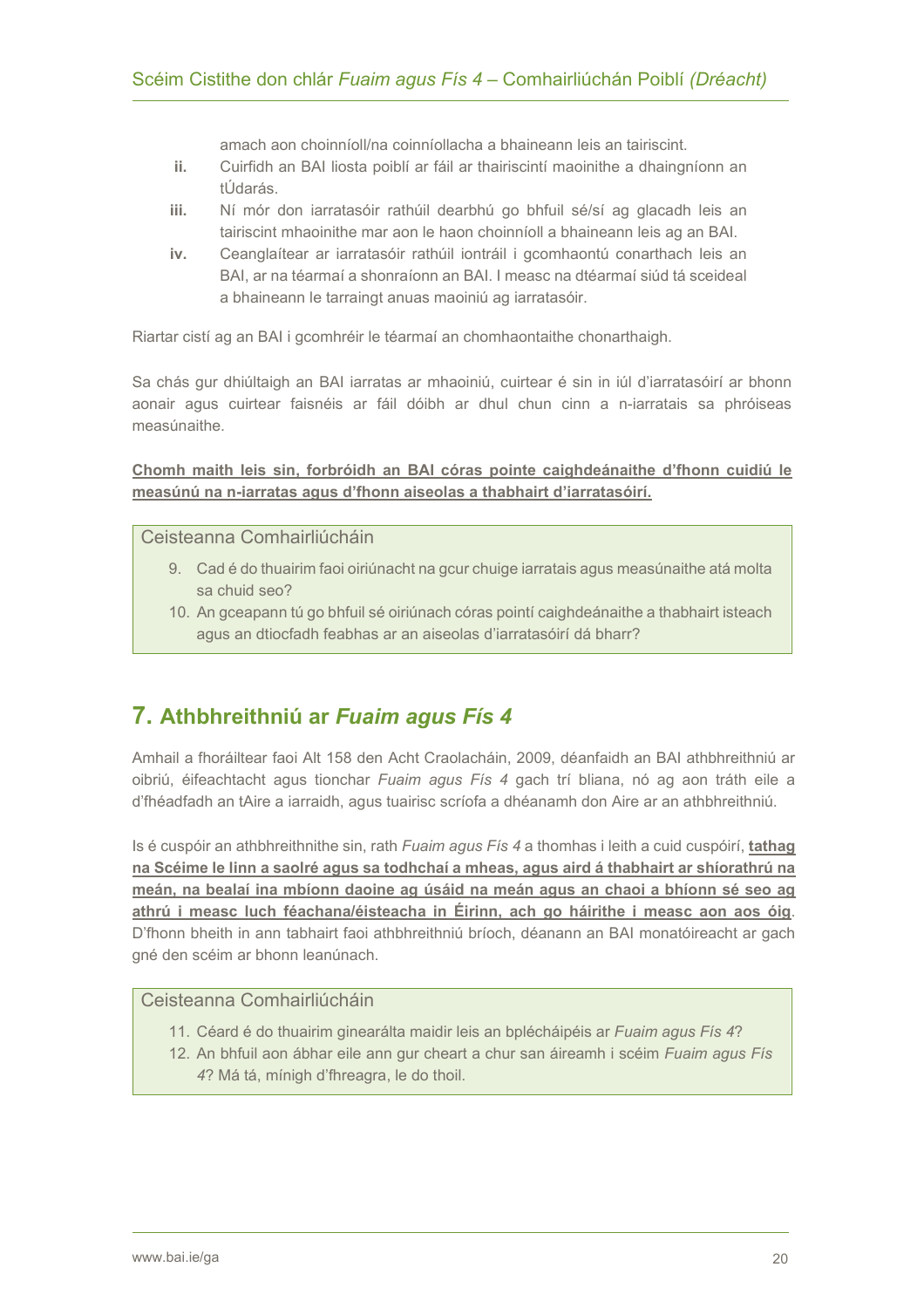### **8. Aguisín 1 – Creat Reachtaíochta**

Forálann an tAcht Craolacháin, 2009 an chreatlach reachtaíochta le haghaidh *Fuaim agus Fís II*. Luaitear thíos na hailt ábhartha den reachtaíocht.

#### **Alt 154(1)**

Réiteoidh agus cuirfidh an tÚdarás scéim nó líon scéimeanna faoi bhráid an Aire lena f(h)aomhadh chun cistí a dheonú chun tacú le gach ceann díobh seo a leanas nó le haon cheann díobh:

(a) Cláir nua theilifíse nó chraolacháin fuaime, lena n-áirítear príomhscannáin, beochan agus dráma ar chultúr, oidhreacht agus eispéireas na hÉireann, lena n-áirítear;

- (i) Stair (lena n-áirítear stair a bhaineann le ceantair, grúpaí nó gnéithe d'eispéireas, gníomhaíocht nó tionchar ar leith),
- (ii) Foirgnimh stairiúla,
- (iii) An comhshaol nádúrtha,
- (iv) Oidhreacht tíre, tuaithe agus dúchais,
- (v) Na healaíona traidisiúnta agus comhaimseartha,
- (vi) An Ghaeilge agus
- (vii) Eispéireas na hÉireann i gcomhthéacsanna Eorpacha agus idirnáisiúnta,

(b) Cláir nua theilifíse nó chraolacháin fuaime chun feabhas a chur ar litearthacht daoine fásta nó na meán,

(c) Cláir nua theilifíse nó chraolacháin fuaime chun feabhas a chur ar litearthacht daoine fásta nó na meán,

(d) Cláir faoi (a), (b) agus (c) sa Ghaeilge.

#### **Alt 154(2)**

Ní fhéadfaidh scéim-

- (a) Ach cláir theilifíse a chistiú atá faoi fho-alt (1) a chraoltar
	- (i) Ar sheirbhís teilifíse saor in aisce a sholáthraíonn clúdach nach mór uilíoch sa Stát, nó,
	- (ii) Ar sholáthraí oiriúnach líonra nó córas MMD mar chuid de chonradh um sholáthar ábhar pobail faoi Alt 72,

agus a chraoltar le linn na mbuaic-amanna féachana, seachas i gcás clár do leanaí; cláir oideachasúla; nó clár i nGaeilge a chraolann craoltóirí tráchtála agus pobail;

(b) Ach cláir chraolácháin fuaime a chistiú faoi fho-alt (1) a sholáthraíonn seirbhísí craolacháin fuaime faoi chornadh a rinne an tÚdarás nó a oibríonn RTÉ a chraoltar le linn na mbuaicamanna féachana, seachas i gcás clár do leanaí nó cláir oideachasúla nó clár i nGaeilge a chraolann craoltóirí tráchtála agus pobail.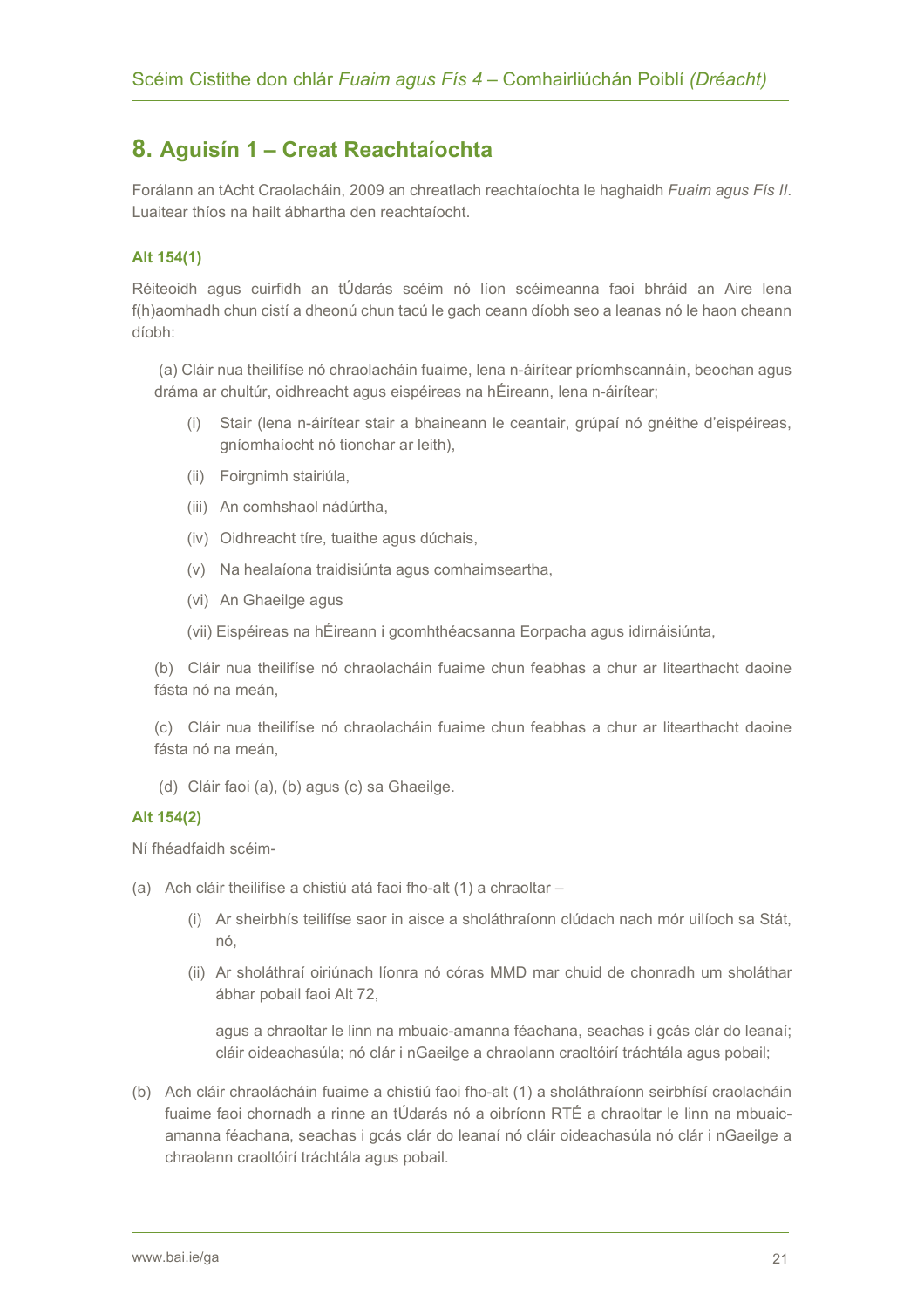- (c) Cistiú a sholáthar do chláir, a chuirtear le chéile go príomha ar mhaithe le nuacht nó cúrsaí reatha. Alt 154(3). Féadfaidh scéim soláthar a dhéanamh don mhéid a leanas:
	- (i) Déanamh iarratas ag daoine ar chistiú faoi scéim
	- (ii) Téarmaí agus coinníollacha ginearálta cistithe, nó
	- (iii) Go ndíreofar cistiú i mbliain ar leith ar an méid a leanas-
		- Aicmí áirithe de chláir theilifíse nó chraolacháin fuaime dá dtagraítear i bhfo-alt (1), lena náirítear ach gan bheith teoranta do chláir de chineál nó d'ábhar sonraithe, nó a chraoltar trí mheán ar leith (lena n-áirítear meáin de chineál áitiúil nó réigiúnach, ar nós teilifís nó raidió pobail) nó,
		- Aicmí ar leith de thionscadail dá dtagraítear i bhfo-alt (1)(e) in Alt 154(4)

Féadfaidh an tÚdarás na téarmaí nó coinníollacha áirithe siúd a cheangal le haon chistiú ar leith a mheasann siad is cuí faoi na cúinsí.

#### **Alt 154(5)**

Féadfaidh an tÚdarás, agus scéim á réiteach acu, aird a bheith acu ar riachtanais forbartha craoltóirí pobail.

#### **Alt 154(6)**

Beidh aird ag an Údarás, agus scéim á réiteach acu, ar thuiscint agus ar thaitneamh a bhaint as cláir theilifíse faoin Scéim ag daoine atá bodhar nó a bhfuil deacrachtaí éisteachta acu.

#### **Alt 155 (1)**

Is iad cuspóirí scéime maidir le cláir dá dtagraítear in Alt 154(1)(a) -

- (a) Cláir ardchaighdeáin a fhorbairt, bunaithe ar chultúr, oidhreacht agus eispéireas na hÉireann,
- (b) Na cláir seo a fhorbairt as Gaeilge,
- (c) An fháil ar chláir dá dtagraítear in ailt (a) agus (b) a mhéadú don lucht féachana sa Stát,
- (d) Ionadaíocht a dhéanamh d'éagsúlacht chultúr agus oidhreacht na hÉireann,
- (e) Oidhreacht bhéil na hÉireann agus gnéithe d'oidhreacht na hÉireann a thaifeadadh atá ag imeacht i léig, atá faoi bhagairt, nó nár taifeadadh roimhe seo, agus
- (f) Craolachán áitiúil agus pobail a fhorbairt.

#### **Alt 155(3)**

Beidh aird ag an Údarás, agus scéim á réiteach acu agus breithniú ar bun acu ar iarratais ar chistiú, ar chuspóirí scéime.

#### **Alt 158(1)**

Déanfaidh an BAI athbhreithniú ar oibriú, éifeachtacht agus tionchar scéime tráth nach déanaí ná trí bliana tar éis an tAcht seo a rith, agus ag gach trí bliana dá éis sin, nó ag aon tráth eile a d'fhéadfadh an tAire a iarraidh, agus tuairisc scríofa a dhéanamh don Aire ar an athbhreithniú.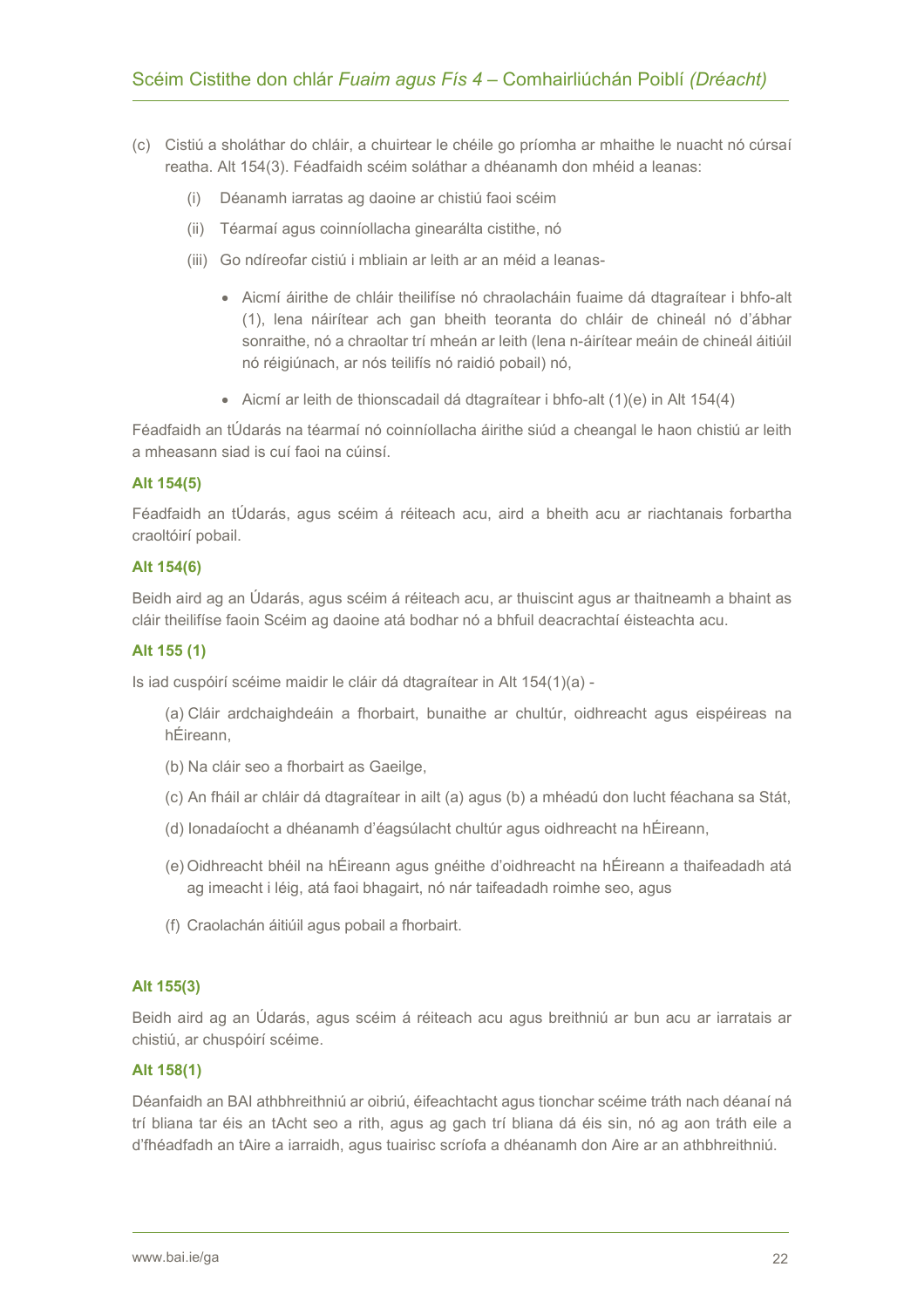## <span id="page-22-0"></span>**Cuid 3 - Athbhreithniú ar** *Fuaim agus Fís 3***: Príomhmholtaí**

Molann an tuarascáil athbhreithnithe go leanfaidh an BAI aghaidh ina ról mar phríomhurraitheoir ar leithdháileadh an mhaoinithe phoiblí do chlárábhair teilifíse agus raidió in Éirinn. Ni mholtar aon athrú a dhéanamh ar an reachtaíocht phríomha, ar a bhfuil an Scéim bunaithe. Dá bhrí sin, baineann na hathraithe molta le feidhmiú na scéime go príomha. Baineann cuid mhaith de na hathraithe leis an brú atá ar an BAI agus ar na hiarratasóirí a laghdú, gan cur isteach ar mhonatóireacht ná ar fhreagracht.

D'ainneoin go bpléitear cáipéis na scéime amháin i rith an chomhairliúcháin seo, níl aon mholadh ábhartha faoi láthair ach amháin iad siúd a phléann cáipéis na scéime. Leagtar amach na moltaí ábhartha do cháipéis na Scéime agus do chur chuigí an BAI i bprionsabal i gCuid 1 thíos. Tá na moltaí a bhaineann le cur i bhfeidhm na scéime a bheas idir lámha ag an BAI níos deireanaí i mbliana ar fáil i gCuid 2 thíos.

#### **1. Moltaí ón athbhreithniú a bhaineann leis an gcáipéis Scéime nua molta**

1.1 **Athnuachan na Scéime & an Prionsabal** *'Digiteach chun tosaigh'*: Moltar an scéim a athnuachan do chúig bhliana eile chun am a thabhairt do *Digiteach chun tosaigh* socrú agus chun athbhreithniú a dhéanamh i gceann trí bhliana ar ábharthacht / oiriúnacht na scéime mar a cuireadh i bhfeidhm í ag an am, sa todhchaí agus breathnófar freisin ar thionchar *Digiteach chun tosaigh* ar an scéim.

Chuir an BAI fáilte roimh an moladh seo, agus dúirt *'gur mheáin chriticiúil iad i gcónaí teilifís agus raidió do mhuintir na hÉireann d'fhonn rochtain a fháil ar ábhair closamhairc, agus tagann formhór an mhaoinithe do chlárábhair Éireannacha i bPoblacht na hÉireann ó chraoltóirí. Mar sin de, agus de bhrí go ndéanfaí scéim chomhchosúil leis seo a mhaoiniú ón táille ceadúnais arís (agus d'fhéadfadh airgead sa bhreis teacht leis sin faoi Threoir athchóirithe ar Sheirbhísí Closamhairc), is cosúil gur bhealach tábhachtach é an craolachán do chláir a fhaigheann maoiniú poiblí [7](#page-22-1) '.* 

Bíonn na meáin ag síorathrú agus bíonn nósanna breathnaithe agus éisteachta an aos óig ag síorathrú ach go háirithe. Is é tuairim an BAI gur ghá don Scéim nua bheith dírithe ar an gcraolachán i bhfianaise torthaí na tuarascála athbheithnithe, ach ní mór di aird a thabhairt ar threochtaí breathnaithe agus éisteachta an aos óig freisin. Moltar, dá bhrí sin, ceadú d'iarratasóirí a n-éiríonn leo cláir a fhoilsiú ar ardáin dhigiteacha sula gcraoltar iad. ('ardáin dhigiteacha chun tosaigh' seachas 'ardáin dhigiteacha amháin'). Mar shampla, d'fhéadfadh podchraoltaí a chur san áireamh d'ábhair raidió. Leagfar amach teorainneacha an phrionsabail seo sna cáipéisí treoracha, má ghlactar leis an moladh seo sa cháipéis chríochnúil don Scéim.

I bhfianaise a luainigh is atá an margadh, ba cheart go gcoinneoidh aon athbhreithniú ar thioncar *Digiteach chun tosaigh* trí bhliana i ndiaidh a chur i bhfeidhm, an BAI ar an eolas maidir le hábharthacht aon Scéim nua agus le haon athchóiriú gur ghá a dhéanamh uirthi chun go bhfanfaidh sí ábhartha.

<span id="page-22-1"></span><sup>7</sup> Mediatique Review Report Sound and Vision 3.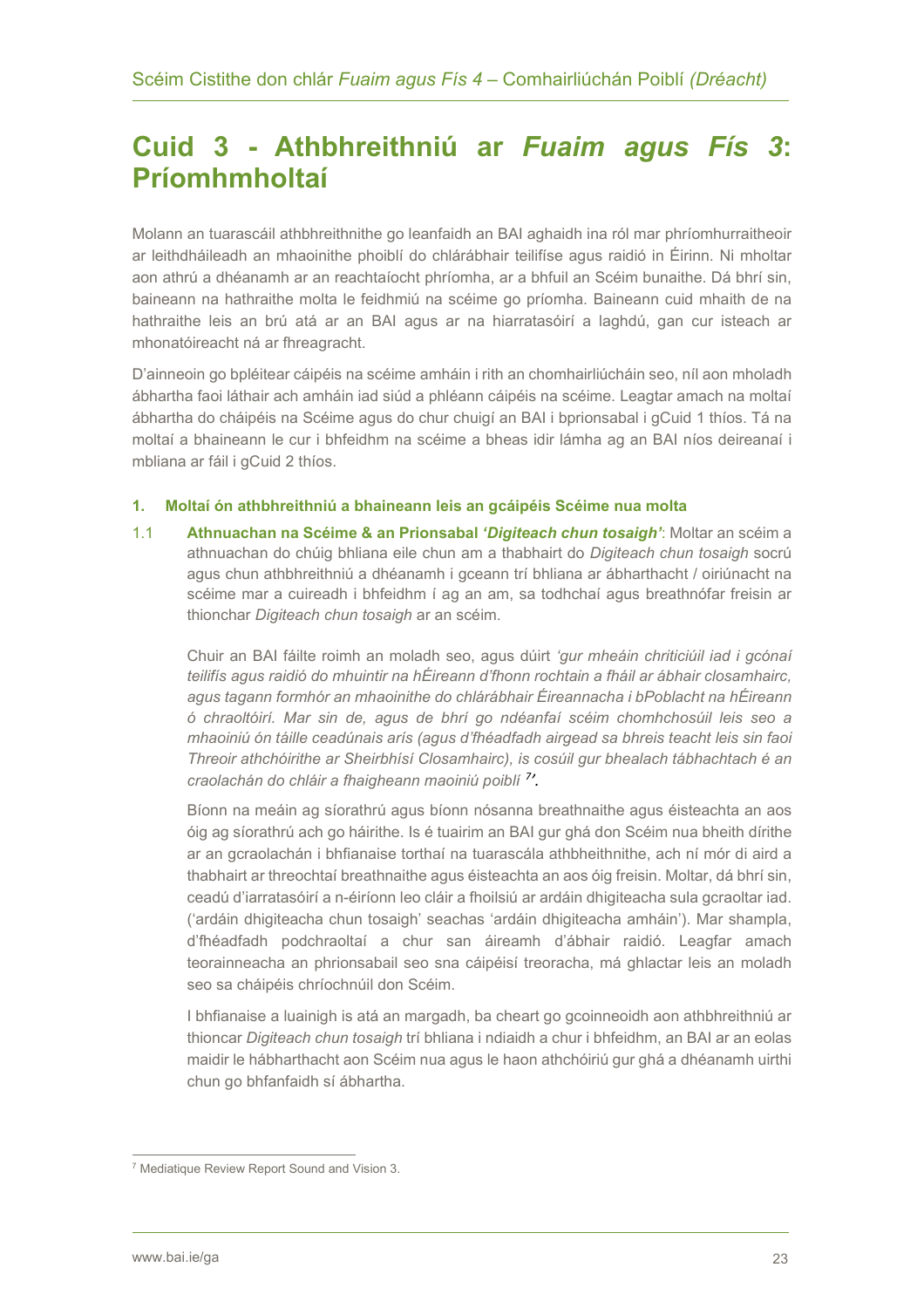Leagtar amach na gealltanais seo sa doiciméad comhairliúcháin ar *Fuaim agus Fís 4* (ar leathanaigh 14 agus 20).

- 1.2 **Athstruchtúrú ar Bheartais Choimhdeacha:** D'úsáid an tÚdarás Beartais Choimhdeacha go dtí seo chun tionscadail éagsúla a mhaoiniú agus é mar aidhm aige cuspóirí na Scéime a bhaint amach. Creideann an tÚdarás gur chuí an moladh é go nathdhírítear tograí mar seo chun baint amach na gcuspóirí (a bhaineann le litearthacht daoine fásta, le litearthacht mheáin agus le saincheisteanna domhanda) a láidriú. Dá bhrí sin, cuireadh cur chuige níos straitéisí i leith tograí dá leithéid leis an Scéim nua (lch. 16).
- 1.3 **Cóimheas 85%:15% a choinneáil don chraoltóireacht teilifíse le hais na craoltóireachta raidió nach raidió pobail í:** Moltar sa tuarascáil athbhreithnithe go ndéanfadh an tÚdarás a mhachnamh faoi thogra neamhspléach a mhaoiniú don raidió pobail. Tugann sé faoi deara, áfach, go mbeadh gá le pleanáil agus le hullmhúchán suntasach dá leithéid agus dá bhrí sin ní mholtar athrú mar seo a chur i bhfeidhm **ach amháin** i ndiaidh don Údarás dul i mbun comhairliúcháin leis an earnáil raidió pobail agus **nuair atá athrú mar seo praiticiúil**. Agus togra dá leithéid á chur i bhfeidhm, moltar an gealltanas reatha de 85%:15% teilifís le hais raidió a choinneáil. D'fhéadfaí an gealltanas a athrú do bhabhtaí oscailte mar seo: 85%:15% teilifís le hais na craoltóireachta raidió nach raidió pobail í.

Tuigeann an BAI go bhféadfadh struchtúr na mbabhtaí maoinithe don Chlár faoi Scéim nua maoiniú a sholáthar ar bhealach níos éifeachtaí do chraoltóirí pobail agus do na tairiscintí maoinithe níos ísle, amhail iad faoi bhonn €10k a bronnadh ar son léiriúchán ábhar fuaime. Thoiligh an tÚdarás i bprionsabal go bhforbródh sé tograí a thacódh leis an gcraoltóireacht pobail agus áitiúil agus go ndéanfadh sé an méid seo trí dul i gcomhairle leis na craoltóirí iad féin. Déanfar athbhreithniú ar aon togra a fhorbrófar agus déanfar measúnú ar a dtionchair go rialta chun oiriúnacht leithdháileadh an mhaoin ar bhonn 85:15 a chinntiú faoi aon scéim nua. Déanfar machnamh ar an tionchar a imreodh an méid seo ar léiritheoirí ábhair fuaime neamhspleácha, más ann dó. Tá an BAI tiomanta don chur chuige seo i leith na scéime maoinithe na gclár agus léirítear an tiomantas sin ar (lch. 16) den phlécháipéis seo ar *Fuaim agus Fís 4*.

- 1.4 **Córas pointe caighdeánaithe a chur i bhfeidhm do mheasúnóirí agus do bhall foirne an BAI:** Ceann de na moltaí a d'eascair as an athbhreithniú ar *Fuaim agus Fís 3*  ab ea Córas pointe foirmeálta a chur i bhfeidhm chun iarratais a mheas agus chun bheith in ann scór iomlán le haghaidh na n-iarratas a sholáthar d'iarratasóirí. Geallann an tÚdarás go n-oibreoidh sé ar bhealach cothrom agus freagrach. Tá an tÚdarás ar an eolas faoi líon na n-iarratas a sheoltar isteach do na scéimeanna maoinithe agus mar sin de, tá sé tiomanta do chóras pointe foirmeálta agus comónta a fhorbairt agus tá an tiomantas seo curtha le *Fuaim agus Fís 4* (lch. 20). Leagfaidh an BAI córas scórála foirmeálta amach níos deireanaí i mbliana agus nuair a aontófar é cuirfear leis an gcáipéisíocht treorach é chun tacú le hoibríochtaí na Scéime nua.
- 1.5 **Gan athruithe reachtacha a iarraidh (Reachtaíocht phríomha):** Arís, d'fháiltigh an BAI leis an moladh seo agus thug sé faoi deara gur leagadh béim ar rath na scéime reatha, *Fuaim agus Fís 3*, agus a luachmhar is atá sí don earnáil chraolacháin agus do lucht féachana/éisteachta na hÉireann i dtorthaí na tuarascála, atá bunaithe ar Chuid 10 den Acht Craolacháin 2009 (féach Aguisín I le aghaidh sleacht). Dá bhrí sin agus i bhfianaise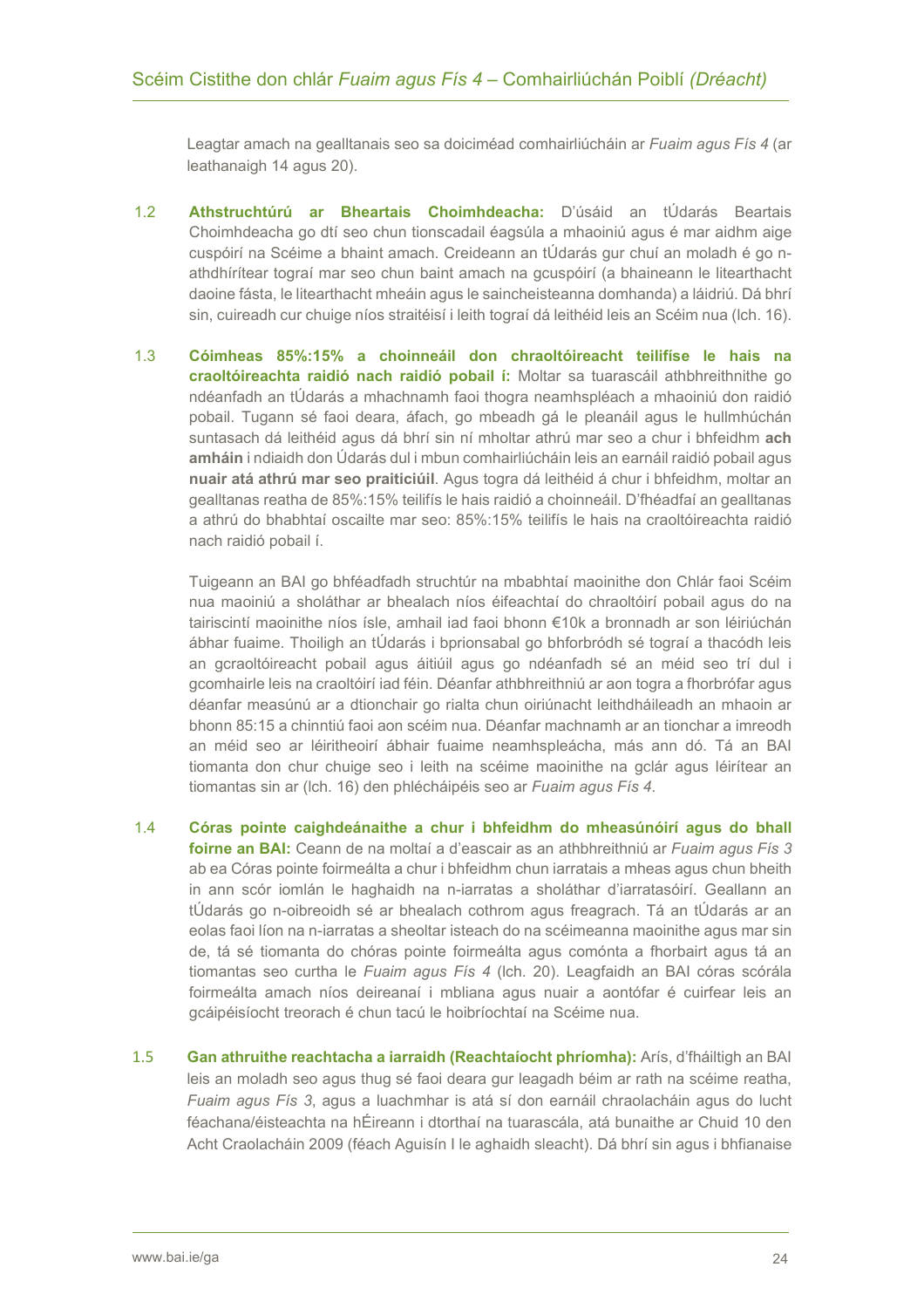a bhfuil bainte amach, meastar go bhfuil an reachtaíocht reatha oiriúnach don chéad scéim maoinithe cláir eile, a mhairfidh cúig bhliana ar fhad.

1.6 **Coinneoidh an BAI a ról mar urraitheoir agus moltóir na scéime**; (ba cheart fanacht oscailte freisin don fhéidearthacht go gceapfaí an BAI chun ról comhchosúil a fheidhmiú i do scéim nua a d'fhéadfadh tabhairt isteach leis an athchóiriú ar AVMSD).

Aithníonn an BAI tábhacht na Scéime agus a thábhachtaí is atá sí do ról an BAI. Sa chomhthéacs seo, d'fháiltigh an tÚdarás le toradh na tuarascála maidir le páirt an BAI i rath na scéimeanna maoinithe do chláir agus leis an moladh gur chóir dó leanúint le bheith ina urraitheoir d'aon scéim maoinithe nua do chláir. Tuigeann an tÚdarás an luach atá ar scéim maoinithe do chláir, scéim a thacaíonn le agus a spreagann cruthaíocht, a aimsíonn talann nua, cláir úrnua agus ilghnéitheacha do lucht féachana/éisteachta na hÉireann agus a shaibhríonn na sceidil chraolacháin agus an t-oidhreacht craolacháin in Éirinn.

Níl aon scéim mar fhreagra ar AVMSD (ar cheart don Aire Cumarsáide, Gníomhaithe ar son na hAeráide agus Comhshaoil a mheas) mar chuid den chomhairliúchán seo.

#### **2. Moltaí ón athbhreithniú ar** *Fuaim agus Fís 3* **a d'fhéadfaidís tionchar a imirt ar chur i bhfeidhm aon scéim nua**

Baineann cuid de na moltaí sa tuarascáil athbhreithnithe ar *Fuaim agus Fís 3* le hoibríocht na scéime maoinithe do chláir. Aontóidh an tÚdarás gach ceann de na moltaí seo agus a aontaíonn sé an cur chuige i leith cur i bhfeidhm na scéime nua. Chun na críche sin, is Scéim an-tábhachtach í seo don Údarás, ní hamháin a luachmhar is atá sí don earnáil chraolacháin agus don earnáil léiriúcháin neamhspleách, ach mar gheall ar an ilghnéitheacht chláir agus na roghanna a sholáthraíonn sí do lucht féachana/éisteacha éagsúla in Éirinn, roghanna Gaeilge san áireamh. Is mian leis an Údarás tógáil ar rath na scéimeanna maoinithe a oibríodh go dtí seo agus geallann sé go gcuirfear i bhfeidhm moltaí na tuarascála athbhreithnithe le linn shaolré na scéime nua. Seo a leanas na moltaí:

#### 2.1 Craoltóirí Pobail a bhaint de bhabhtaí oscailte nuair atá sé praiticiúil déanamh amhlaidh agus Uasteorainn de €750k a chur i bhfeidhm do mhaoiniú do chraoltóirí pobail

Tuigeann an BAI go bhféadfadh struchtúr na mbabhtaí maoinithe do chláir faoin Scéim maoiniú a sholáthar do chraoltóirí pobail ar bhealach níos éifeachtaí agus tá féidearthachtaí á meas ag an BAI ina leith sin. Geallann an BAI leanúint leis an obair seo agus dá bhrí sin tá an gealltanas sin mar chuid den phlécháipéis ar *Fuaim agus Fís 4* (lch. 16). Forbrófar aon phróiseas d'fhonn maoiniú ar bhronnadh ar an earnáil phobail trí dul i gcomhairle leis an earnáil sin. D'ainneoin gur aontaíonn an tÚdarás le toradh an athbhreithnithe maidir le cur chuigí níos fearr ná babhtaí maoinithe bheith ann, go dtí go ndéanfar tástáil ar phróiseas nua agus go nglactar leis, ní féidir leis an Údarás an moladh i leith uasteorann a chur i bhfeidhm do mhaoiniú a sholáthar. Anuas air sin, féadfaidh an earnáil iarratais a dhéanamh do bhabhtaí maoinithe oscailte.

#### 2.2 An Próiseas Iarratais a dhénamh níos éifeachtaí

Geallann an BAI nach gcuirfear aon ualach nach bhfuil gá leis ar iarratasóirí don scéim. Geallann sé cloí lena chuid dualgais chun ionracas airgeadais a chinntiú i leith aon airgead poiblí a chaitear. Déanann an BAI athbhreithniú ar a gcuid próisis ar bhonn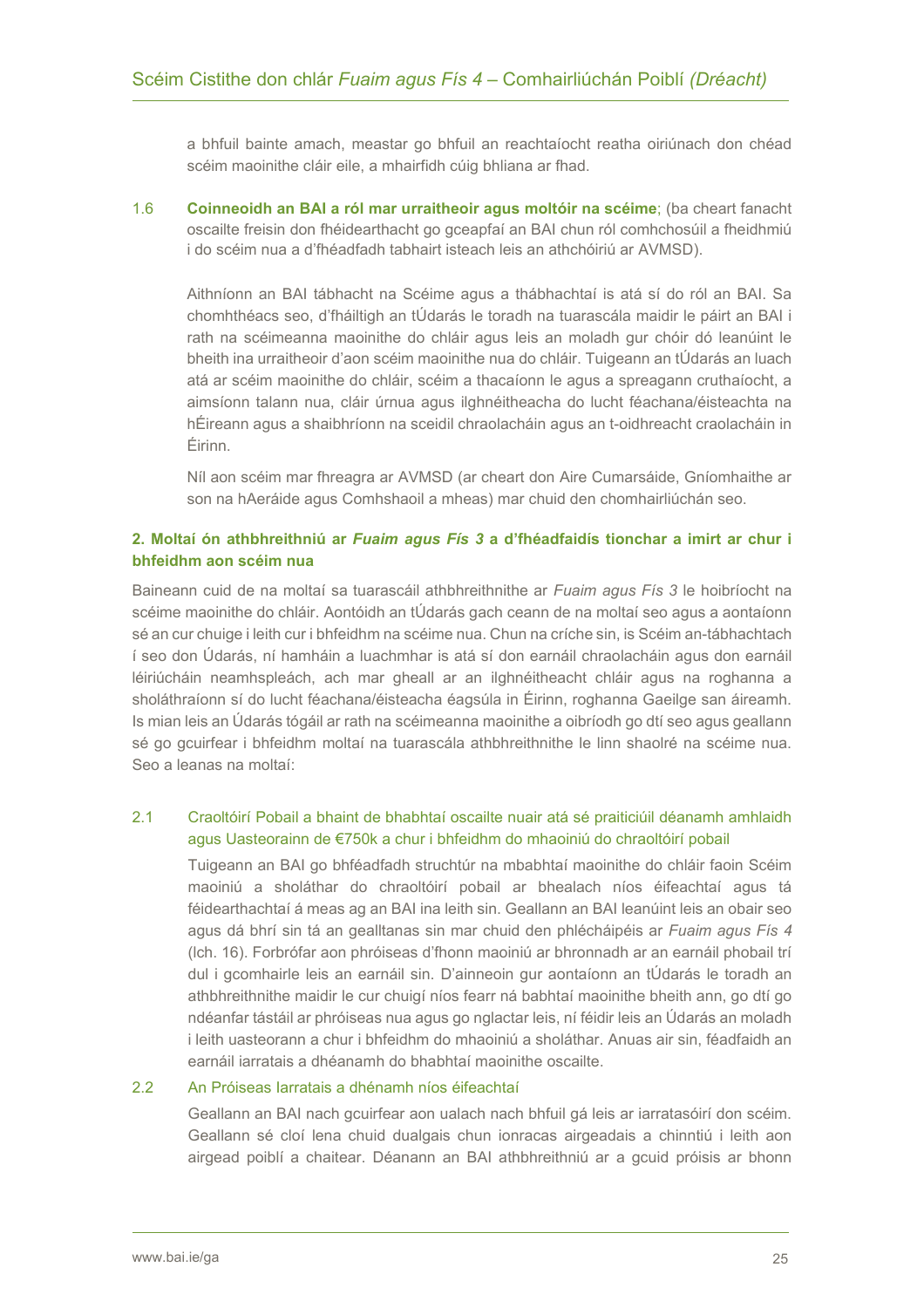leanúnach chun a chinntiú go mbaintear amach an chothromaíocht seo agus déanfaidh an BAI athbhreithniú ar *Fuaim agus Fís 4* , ar phróisis éagsúla bunaithe ar nádúr an iarratais; Teilifís v. Raidió, mar shampla. Maidir le dréachtú aon cháipéisíocht nua d'iarratais, rachaidh an BAI i gcomhairle le páirtithe a d'fhéadfaidís iarratas a chur isteach chun a chinntiú go bhfuil siad ar an eolas faoin bpróiseas iarratais cuí.

#### 2.5 Réamhchóras a chur ar bonn chun iarratais go leor ó pháirtí amháin a láimhseáil

D'fhorbair an BAI córas iarratais ar líne agus ceann de na spriocanna is tábhachtaí a bhí aige ab ea an ualach riaracháin a laghdú d'iarratasóirí. Éiríodh leis an sprioc sin a bhaint amach ar an mórchuid agus leanfaidh an BAI ag cuardach feabhsaithe don chóras agus déanfaidh sé athbhreithniú ar an réamhchóras cláraithe d'iarratais go leor le linn a athbhreithniú ar an gcóras ar líne níos deireanaí in 2019.

#### 2.6 An méid aiseolais a thugtar d'iarratasóirí nach n-éiríonn leo a mhéadú

Tá sé mar aidhm ag an BAI feidhmiú ar bhealach cothrom, eolach agus freagreach agus creideann sé go mba cheart aiseolas sonrach a thabhairt do gach uile iarratasóir, má éiríonn leis nó mura n-éiríonn. Ba cheart go réiteofar an cheist seo leis an ngealltanas in *Fuaim agus Fís 4* chun córas scórála caighdeánaithe a thabhairt isteach (lch. 20).

#### 2.7 Leanúint leis na babhtaí dírithe

Tá sé criticiúil d'obair an BAI bheith sách-solúbtha d'fhonn treoir a chur le babhta mar go gceadaíonn sé leis an BAI tuiscint a fháil ar na riachtanais sa sochaí i gcoitinne ag an am sin, amhail an chothromaíocht inscne, taobh thiar de na ceamaraí agus ar an scáileán agus sa todhchaí an bhéim a leagan ar an litearthacht mheáin nó ar athrú aeráide, chomh maithe le heilimintí dá chuid cuspóirí straitéiseacha.

#### 2.8 Luach sonrach a chur ar oiliúint agus ar fhorbairt scileanna agus feasacht ar hathrú aeráide

Pléifear na ceisteanna seo nuair a dhéanann an tÚdarás a mhachnamh faoi na próisis do chur i bhfeidhm *Fuaim agus Fís 4* agus nuair a shocraíonn sé na critéir mheasúnaithe d'aon chóras scórála foirmeálta.

#### 2.9 I dtreo trí bhabhta in aghaidh na bliana

Thug an tÚdarás faoi deara an moladh seo agus chomh maith leis sin go mbeidh ar an BAI roinnt athruithe a dhéanamh chun timthriall babhtaí a chur i bhfeidhm. Ní smaoineoidh an tÚdarás ar an bpátrún timthriallach seo de thrí bhliana ach amháin nuair atá na hathruithe eile curtha i bhfeidhm aige, amhail an próiseas iarratais a dhéanamh níos éifeachtaí agus nuair atá an próiseas maoinithe nua don chraoltóireacht pobail curtha i bhfeidhm.

#### 2.10 Cur chuigí níos foirmiúla i gcomhléirithe drámaíochta a chur i bhfeidhm

- 2.11 Iarratais do mhaoiniú forbartha a cheadú
- 2.12 Bainistíocht na bpáirtithe leasmhara a athdhíriú.

Déanfaidh an tÚdarás athbhreithniú ar a chur chuige straitéiseach do *Fuaim agus Fís 4*  le linn na dtrí mhí deireanacha de 2019 agus beidh aird aige ar na trí moltaí sa chomhthéacs sin. Mar chuid de sin, beidh athbhreithniú ar chaidrimh straitéiseacha, plé le léiritheoirí cláir agus le craoltóirí an gá atá le maoiniú forbartha agus plean gníomhaithe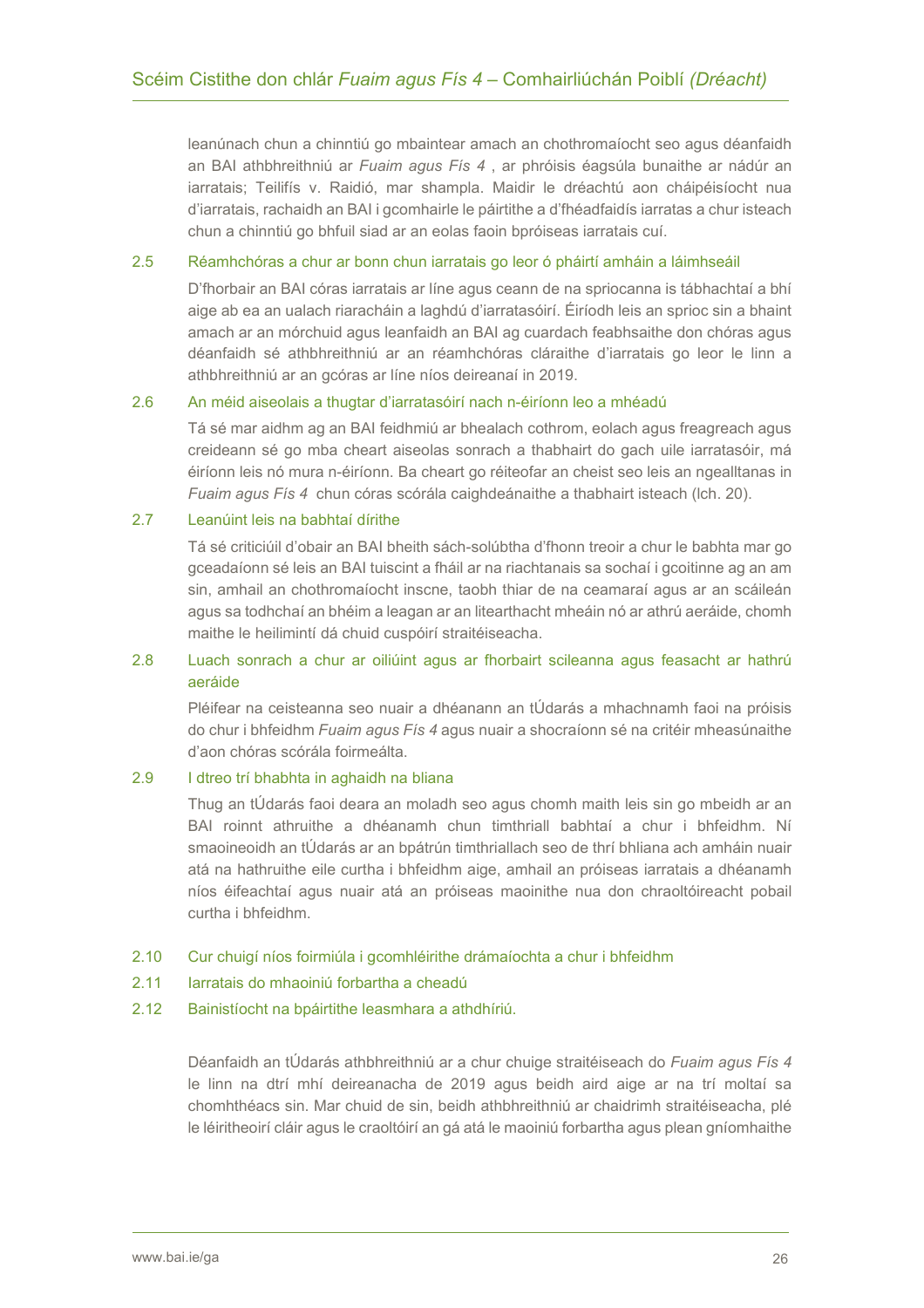a leagan amach leis na páirtithe leasmhara chun oibríochtaí na scéime agus aon ábhar fócais eile a phlé.

#### **3. Moltaí atá teagmhasach don scéim ach atá fíorthábhachtach d'obair an BAI**

Tá dhá mholadh sa tuarascáil athbhreithnithe nach bhfuil baint díreach acu leis an scéim fuaime agus físe, ach tá an dá mholadh seo fíorthábhachtach i gcomhthéacs maoiniú a sholáthar d'ábhair teilifíse agus raidió in Éirinn agus i bhfianaise na meán a bheith ag síorathrú. D'fháiltigh an tÚdarás leis an dá mholadh seo.

- 3.1 *Coinneoidh an BAI a ról mar urraitheoir agus moltóir na scéime;* ba cheart fanacht oscailte freisin don fhéidearthacht go gceapfaí an BAI chun ról comhchosúil a fheidhmiú i do scéim nua a d'fhéadfadh tabhairt isteach leis an athchóiriú ar AVMSD.
- 3.2 Ba cheart don BAI leanúint le cás a dhéanamh ar son maoiniú poiblí incriminteach do chláir closamhairc.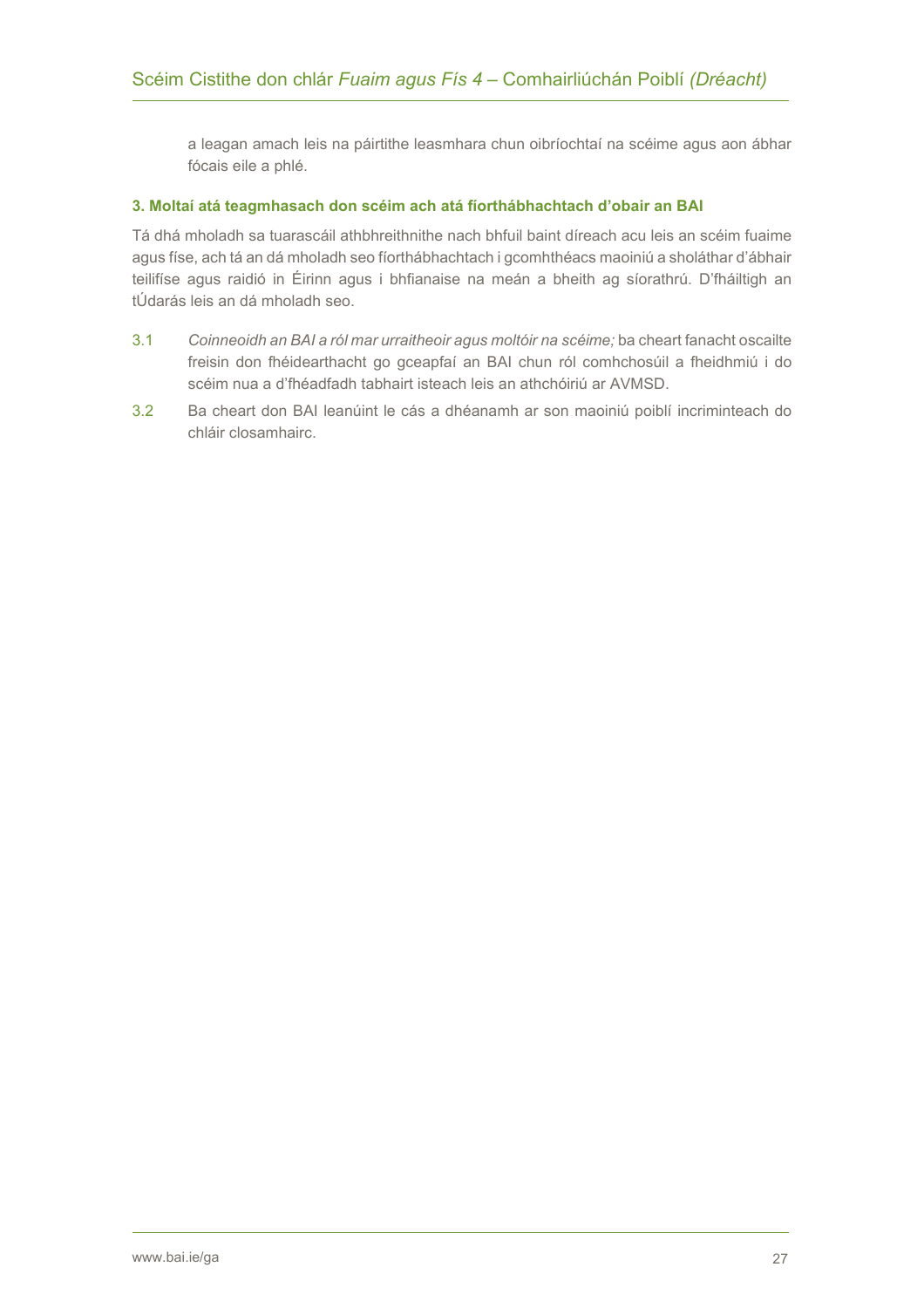# <span id="page-27-0"></span>**Cuid 4 – Ceisteanna Comhairliúcháin**

Tá an BAI ag lorg do thuairim ar dhréachtcháipéis na scéime maoinithe do chláir, *Fuaim agus Fís 4.* D'aineoinn go bhfuil sé cheist leagtha amaach ag an BAI d'fhonn faisnéis faoi leith a bhailiú, fáiltíonn muid roimh aon tuairim atá agat maidir leis an dréachtcháipéis.

| Cuid                       | Ceisteanna Comhairliúcháin                                                                                                                                                                                                                                                                                                                                                                                              |
|----------------------------|-------------------------------------------------------------------------------------------------------------------------------------------------------------------------------------------------------------------------------------------------------------------------------------------------------------------------------------------------------------------------------------------------------------------------|
| <b>Cuid 3 Ról an BAI</b>   | 1. An bhfuil tú sásta leis an gcur chuige an BAI oiriúnach i<br>gcónaí i gcomhthéacs:<br>a. na cuspóirí na Scéime?<br>na Cuspóirí Straitéiseacha an BAI?<br>b.                                                                                                                                                                                                                                                          |
| Cuid 4 Scóip Fuaim & Fís 4 | 2. An bhfuil tú sásta le scóip na Scéime Fuaim & Fís 4 atá<br>molta mar atá leagtha amach? Tabhair do réasúnaíocht<br>le do thoil.                                                                                                                                                                                                                                                                                      |
|                            | 3. Céard é do thuairim faoin bprionsabal 'digiteach chun<br>tosaigh'?                                                                                                                                                                                                                                                                                                                                                   |
|                            | 4. Má thacaíonn tú leis, cén chineál cleachtais a<br>d'fhéadfadh an BAI glacadh leo d'fhonn an prionsabal<br>seo a chur i bhfeidhm ar bhealach éifeachtach?                                                                                                                                                                                                                                                             |
|                            | 5. An gceapann tú go bhfuil sé oiriúnach go ndíreodh an<br>tÚdarás a chur chuige maidir le cur i bhfeidhm beartais<br>choimhdeacha agus go mbeadh níos mó béime ar<br>chuspóirí na scéime; litearthacht daoine fásta, an<br>litearthacht mheáin agus saincheisteanna domhanda?<br>Mínigh d'fhreagra. Má cheapann, cén chineál cleachtais<br>a d'fhéadfadh an BAI glacadh leo d'fhonn na cuspóirí seo<br>a bhaint amach? |
|                            | 6. Ar cheart don BAI beartais choimhdeacha ar leith a<br>chruthú chun tacú le a) an chraoltóireacht pobail agus b)<br>an chraoltóireacht áitiúil? Más cheart, dar leat céard é an<br>cur chuige is fearr (nó céard iad na cur chuigí is fearr) do<br>thograí maoinithe dá leithéid. Mínigh do réasúnaíocht, le<br>do thoil.                                                                                             |
| Cuid 5 Maoiniú             | 7. An bhfuil tú sásta leis an gcur chuige beartaithe maidir<br>le maoiniú mar atá leagtha amach? An bhfuil aon<br>athruithe ar leith ba chóir a chur san áireamh? Má tá,<br>mínigh d'fhreagra, le do thoil.                                                                                                                                                                                                             |
|                            | 8. An aontaíonn tú go bhfuil gá le cur chuigí nua d'fhonn an<br>chraoltóireacht pobail agus áitiúil a fhorbairt? Má<br>aontaíonn, dar leat cén chineálacha cur chuigí atá ann<br>do mhaoiniú na craoltóireachta pobal agus áitiúil anuas<br>ar an moladh chun beartais choimhdeacha nua a chruthú                                                                                                                       |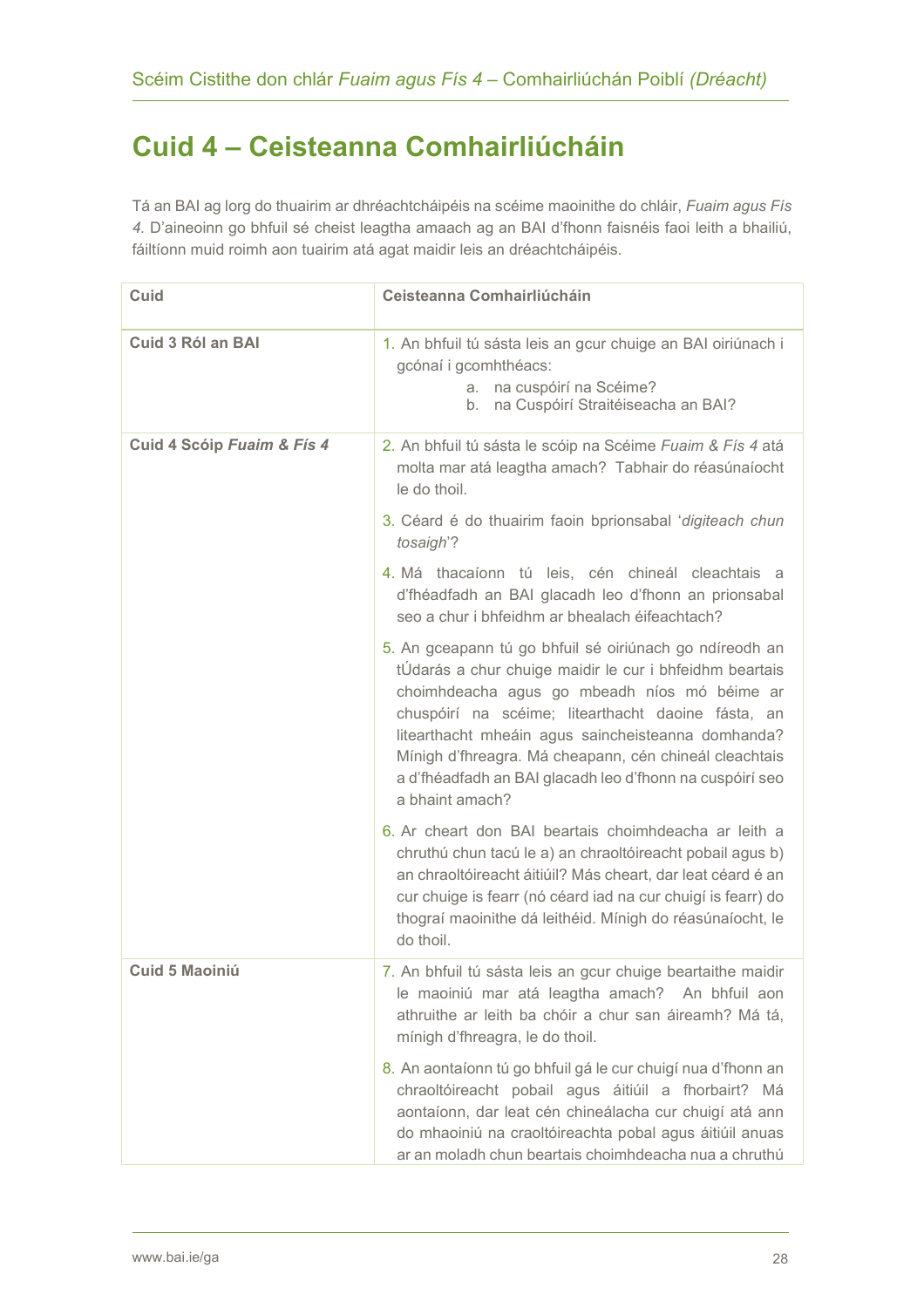|                                                                | (féach ar cheisteanna (5) agus (6) thuas)?                                                                                                                                                                                      |
|----------------------------------------------------------------|---------------------------------------------------------------------------------------------------------------------------------------------------------------------------------------------------------------------------------|
| Cuid 6 Iarratas, Measúnú agus<br><b>Bronnadh an Mhaoinithe</b> | 9. Cad é do thuairim faoi oiriúnacht na gcur chuige iarratais<br>agus measúnaithe atá molta sa chuid seo?                                                                                                                       |
|                                                                | 10. An gceapann tú go bhfuil sé oiriúnach córas pointí<br>caighdeánaithe a thabhairt isteach agus an dtiocfadh<br>feabhas ar an aiseolas d'iarratasóirí dá bharr?                                                               |
| An cháipéis iomlán                                             | 11. Céard é do thuairim ginearálta maidir leis an<br>bplécháipéis ar Fuaim agus Fís 4?<br>12. An bhfuil aon ábhar eile ann gur cheart a chur san<br>áireamh i scéim Fuaim agus Fís 4? Má tá, mínigh<br>d'fhreagra, le do thoil. |